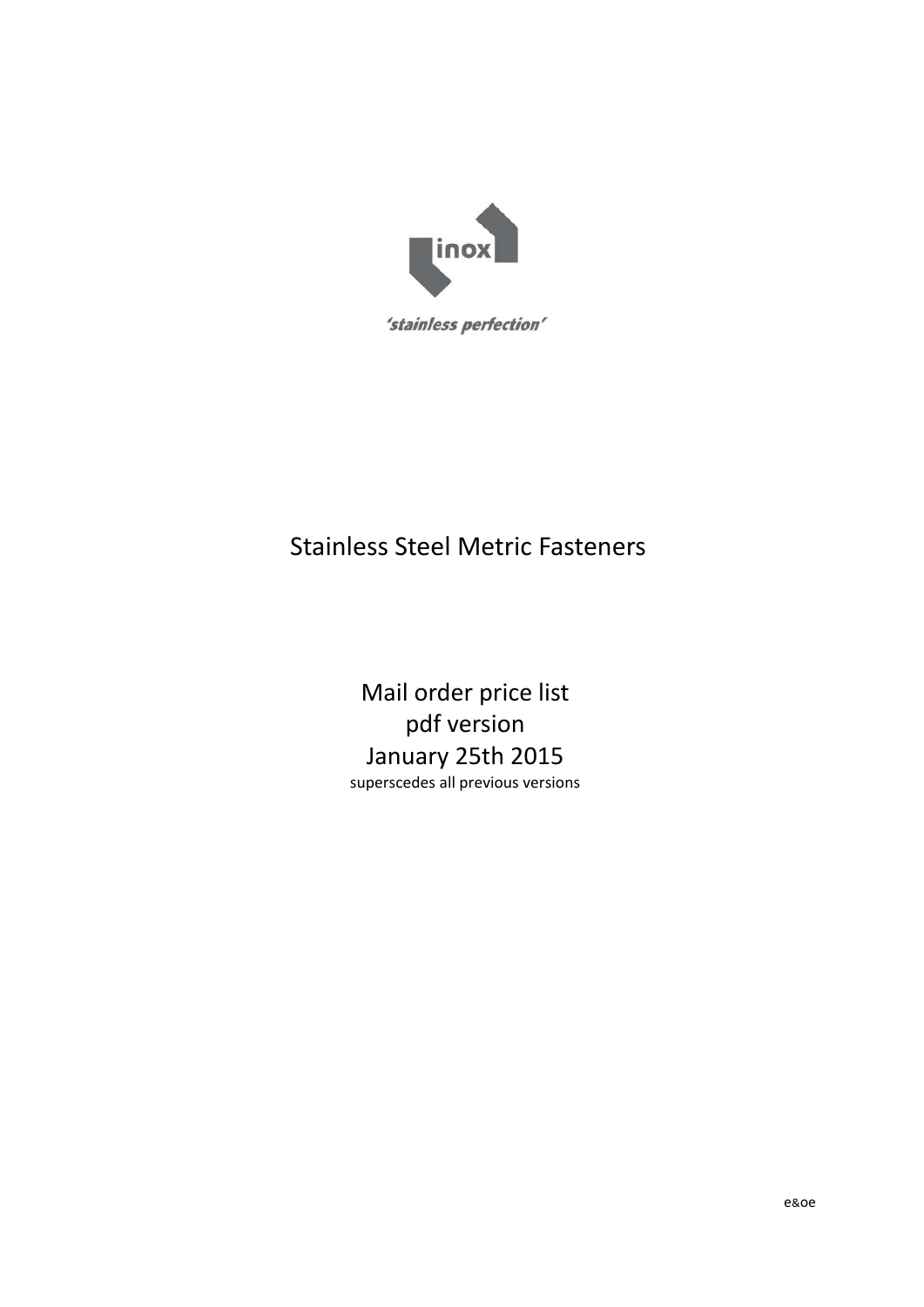#### **Contents**

#### You can use the bookmarks section in your Acrobat browser to go straight to **the page you want.**

- 3. Introduction
- 4. Product information: prices, product description, measuring, finish product quality & spec, freight charges, ordering & payment details
- 5. Socket Screws ‐ Socket Caps
- 6. Socket Screws ‐ Socket Countersunk
- 7. Socket Screws Button Heads : Fairing Button Heads : Socket Disc Bolts
- 8. Hexagons Flatheads Setscrews
- 9. Hexagons ‐ Flatheads ‐ Bolts
- 10. Hexagons Flanged Heads
- 11. Hexagons Dual Polished Raised Heads
- 12. Hexagons Scooped Heads
- 13. Washers
- 14. Nuts
- 15. Machine Screws
- 16. Studs
- 17. Self Tappers
- 18. Miscellaneous
- 19. Pins & Clips
- 20 **Assortments**
- 21. Outer Engine Covers & Full Kit Systems
- 22 Brakelines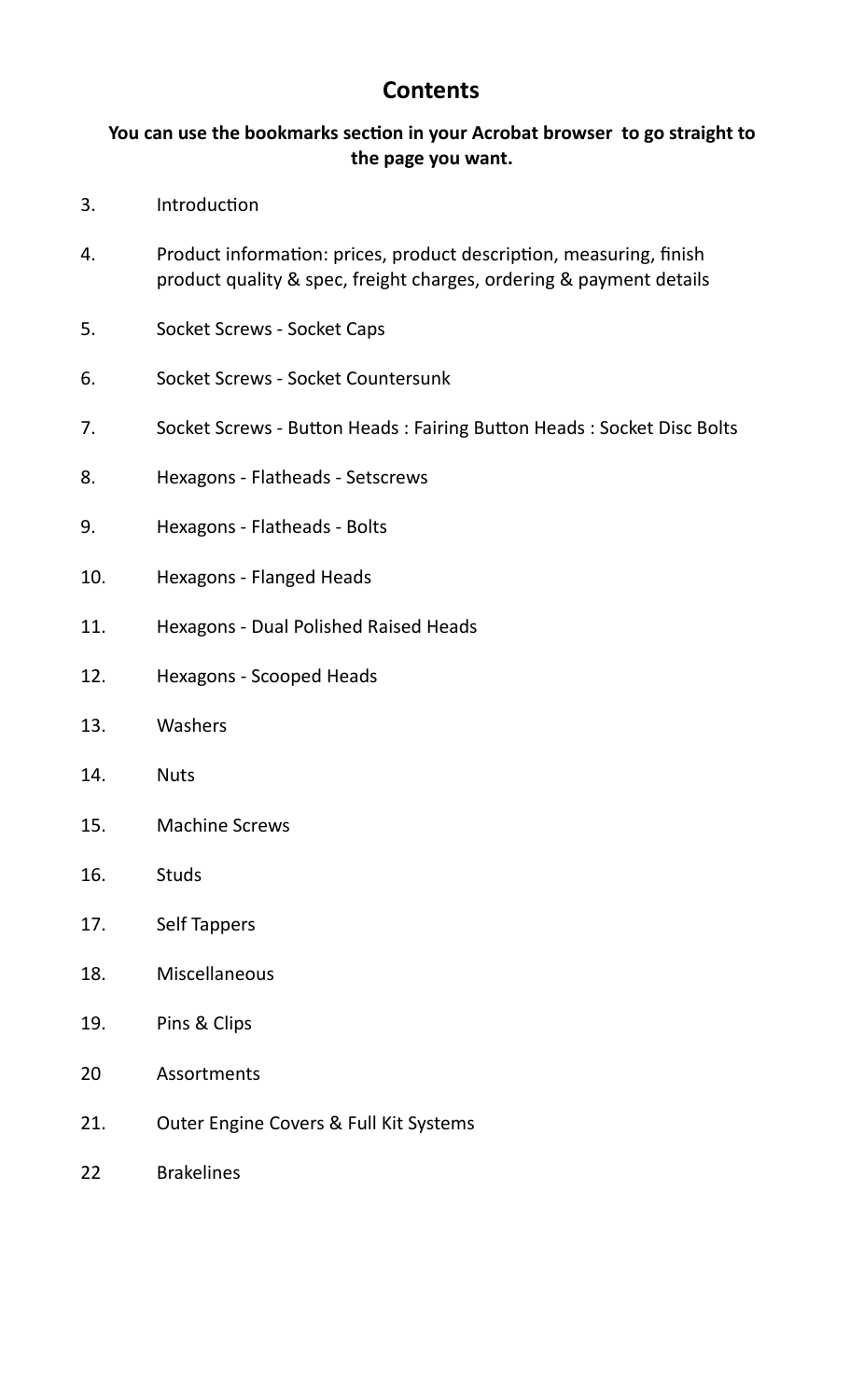

#### Welcome to Inox Fasteners, Southampton, UK.

Inox Fasteners is a small independent family run UK business run by John & Tracy Kemp in Southampton UK. Our business came into being in 1996 as a result of John who was restoring Tracy's CB400F2 being unable to find somebody able to supply a full set of quality stainless steel fasteners for the rebuild.

We were one of the very first of the fastener companies online back in 1996. A lot has changed since then, now there are many dozens of companies on the web and on ebay selling stainless steel fasteners – some have even adopted variants of our name yet Inox Fasteners in Southampton UK continues to offer the best overall range of stainless steel fasteners, finishing options and a unique range of exclusive products all manufactured here in the UK.

Some of the products we sell can be bought elsewhere but many people prefer to come to us for them, apart from our attention to detail and quality we understand the product, the requirements of our customers and are one of the few companies in our industry specialising in products centred around the needs of the motorcyclist and the motorcycle restorer, you will have seen our products featured in rebuilds and custom projects on Sky TVs Men and Motors and in publications like Classic & Motorcycle Mechanics, Streetfighters and others.

Whether you are after just a single standard metric bolt, a complete system kit of fasteners for an entire rebuild or UK CNC manufactured raised head hexagon bolts, we are the one stop shop for quality stainless fasteners and associated items for Japanese and Continental motorcycles of all types and age and to suit all budgets.

All our prices are VAT inclusive and everything we sell can be ordered individually - we don't expect you to take multiples of even the smallest of items and we don't believe in ambushing you with a VAT add on when you come to order - as we said earlier many people prefer to deal with us over and over as somebody once said "we sell products which don't come back to people who do" and we very much look forward to having the opportunity to welcome you too!

In line with the many requests we received to make the pricelist download more compact we have removed most of the product photographs and sections such as faqs all of which is of course still available [in more detail than ever] from the site.

This pdf pricelist superscedes all previous versions we hope we have made it easier than ever to use but should any part of it be unclear either email us admin@inoxbolt.co.uk or check our site www.inoxgrp.co.uk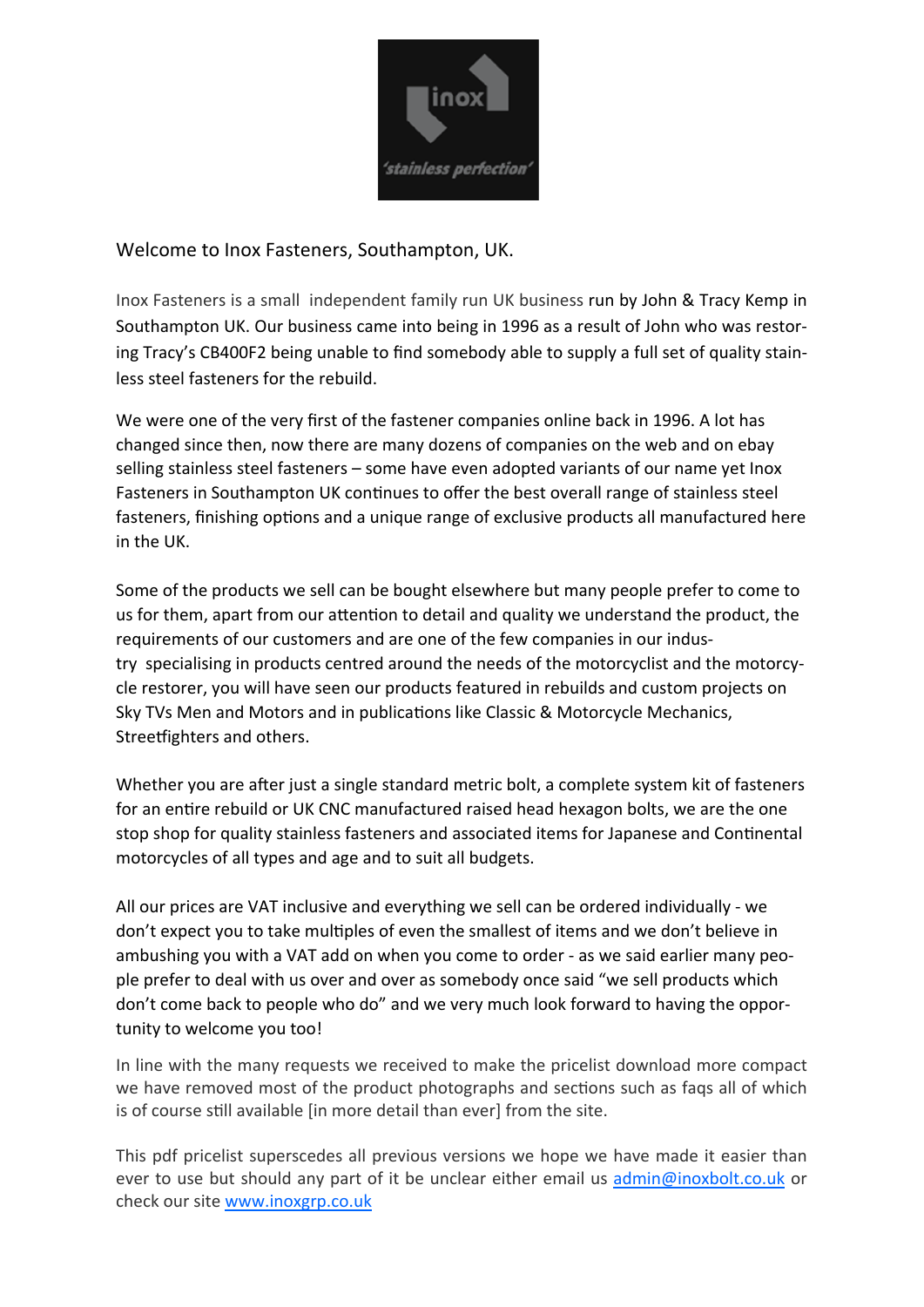#### **Product & Pricing Information**

**Mill Finish** ‐ All fasteners supplied from A2 or A4 material are supplied Mill or 'as manufactured' Finish ‐ ie with manufac‐ turers markings and unpolished - unless explicitly stated in the product header where available finishing options are shown along with prices.

Electropolishing - chemical treatment which removes a small amount of the surface layer imparting an overall bright appearance particularly in socket recesses. Can be applied to virtually all stainless fasteners 4mm diameter and above [except nyloc nuts]

**Bright Polishing** ‐ Mill markings removed. Polished on 2/3 mops producing a very bright mirror like finish on the face of the fastener. Sides of the fastener are brightened. Fasteners shipped individually tissue wrapped

Dual polishing - a combination of the above. Recommended if bright polished socket caps required. Fasteners shipped individually tissue wrapped

#### Product Quality & Strength [Please see the website for comprehensive information]

All dimensions are millimetres and all thread pitches are ISO metric coarse unless stated. At the head of each product full sizing and manufacturing standard information is displayed.

No special tools are required to measure metric screw diameters and threads - a steel or good plastic rule should be adequate.

#### **Prices in this catalogue pdf**

Each fastener or item is priced each unless explicitly stated and VAT does not have to be added. Freight charges are not included, rates are shown further down the page.

#### **Product DescripƟons**

#### **Measuring** [see pictures below]

**Length** [pic1] is measured from underneath the head to the end of the thread, except countersunk screws where the measurement is taken from the edge of the head to the end of the thread.

**Thread pitch** [pic2] ‐ the distance between each thread Ɵp. There generally isn't any need to check the pitch on screws from a Japanese bike up to and including M8 Diameter. M10 and M12 are almost always 1.25 pitch but it is always wise to check. Just line the mm scale on the ruler with the thread, if they align the thread is 1mm, if they don't align just measure the distance occupied by ten threads ‐ either 12.5 (1.25 mm pitch) or 15 (1.5 mm pitch).

**Diameter** [pic3] measure across the centre of the end of the screw.



Finish please see high resolution pictures in the image galleries section of the website www.inoxgrp.co.uk

The range of finishng options are:

All of the products we sell are manufactured from materials conforming to the relevant BS/ISO standard the relevant specification is shown as part of the individual product header. All Stainless bar products we supply are made from EU manufactured Bar with mill traceability.

| A2 Class 70-80 | 'standard' stainless fasteners in the higher strength range 70-80.                                                                                 |
|----------------|----------------------------------------------------------------------------------------------------------------------------------------------------|
| A4 Class 70-80 | 'improved corrosion resistance' stainless fasteners in the higher strength range 70-80.                                                            |
| T303S31        | free machining highly corrosion resistant austenitic stainless alloy                                                                               |
| T316S31        | improved corrosion resistant marine grade austenitic stainless alloy significantly more expensive than<br>T303 and more time consuming to machine. |
| T431S29        | a martensitic magnetic stainless alloy with improved shear resistance used only for socket disc bolts.                                             |
|                |                                                                                                                                                    |

#### **To Order**

We ask that if at all possible you place your order through our secure website www.inoxgrp.co.uk you can pay using most credit and debit cards via Paypal, or, if you prefer you can pay via transfer, for full details please visit the 'ordering infor‐ mation' section of the website.

We know some of our customers will always prefer to talk to a human being or place their order via one to one email which of course we are happy to do but please remember we don't keep fixed hours.

Our phone number is 023 8058 6805 please don't hang up if you get the secure answer machine leave a message and your number [UK mobile numbers are fine] and one of us will call you back as soon we get your message. Alternatively leave the entire order details including your card number, exp date and 3 numbers on the signature strip, if at all possible leave a contact number. We are no longer able to accept orders via fax.

If you prefer to order by emailing us direct our sales email address is admin@inoxbolt.co.uk

We regret with effect from 1st September 2011 we no longer accept cash postal orders or cheques.

#### We wish to respectfully remind everybody we are a mail order business and we do not provide a **cash sales counter or collection facility.**

**E&OE** 

**Freight Charges UK only** (unless stated on individual product header) **EffecƟve 1st September 2011 unƟl further noƟce** 

| Orders up to £30 | £3.50                                              |
|------------------|----------------------------------------------------|
| Orders £30-£150  | £15% of order value, max freight charge for UK £15 |

Delivery is via Royal Mail special delivery, parcel force or first class post.

**Freight Charges EU only [Please see the website for revised overseas freight charge policy January 2015 on] EffecƟve 1st April 2014 unƟl further noƟce** 

| Orders up to £30  | £7.50                                                                                 |
|-------------------|---------------------------------------------------------------------------------------|
| Orders £30.01-£40 | 22.5% of order value                                                                  |
| Orders $>$ £40    | 22.5% of order value plus £5.25 for signed for service                                |
|                   | [please note we will not ship orders greater then £40 without the signed for service] |

Shipping is via Royal Mail Air Mail service.

#### **Freight all non EU countries only [Please see the website for revised overseas freight charge policy January 2015 on] EffecƟve 1st April 2014 unƟl further noƟce**

| Orders up to £30  | £10.50                                                                                |
|-------------------|---------------------------------------------------------------------------------------|
| Orders £30.01-£40 | 34% of order value                                                                    |
| Orders $>$ £40    | 34% of order value plus £6.50 for signed for service                                  |
|                   | [please note we will not ship orders greater then £40 without the signed for service] |

Shipping is via Royal Mail Air Mail service. Please note occasionally parcels are delayed by your local customs dept, obvi‐ ously we have no control over this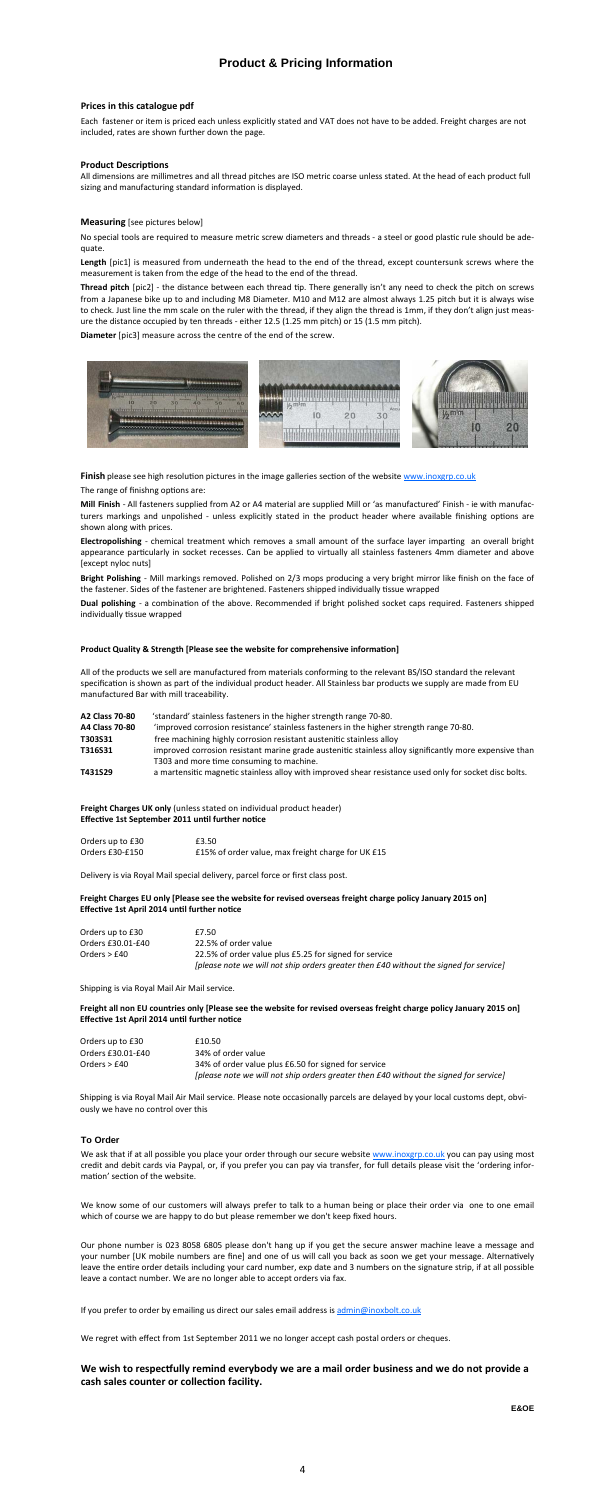#### **Socket Screws:**

#### DIN912 : ISO4762 Socket Cap Heads — aka 'Allen Screws'

| M3 X 0.5 Socket Caps<br><b>A2 Alloy Mill finish</b><br>Head dia 5.5 : Socket AF 2.5<br><b>Standard Flat washer M3A</b><br>Finish Options: n/a |                 |  |
|-----------------------------------------------------------------------------------------------------------------------------------------------|-----------------|--|
| M3 X 6                                                                                                                                        | 17p             |  |
| M3 X 10                                                                                                                                       | 18p             |  |
| M3 X 12                                                                                                                                       | 18p             |  |
| M3 X 16                                                                                                                                       | 21p             |  |
| M3 X 20                                                                                                                                       | 28p             |  |
| M3 X 25                                                                                                                                       | 30 <sub>p</sub> |  |
| M3 X 30                                                                                                                                       | 35p             |  |
| M3 X 35                                                                                                                                       | 39p             |  |
|                                                                                                                                               |                 |  |

| M4 X 0.7 Socket Caps               |     |  |
|------------------------------------|-----|--|
| <b>A2 Alloy Mill finish</b>        |     |  |
| Head dia 7 : Socket AF 3           |     |  |
| Standard Flat washer M4A           |     |  |
| <b>Finish Options:</b>             |     |  |
| Electropolish 25p [electropolished |     |  |
| washers recommended]               |     |  |
| M4 X 8                             | 12p |  |
| M4 X 10                            | 16p |  |
| M4 X 12                            | 16p |  |
| M4 X 16                            | 16p |  |
| M4 X 20                            | 20p |  |
| M4 X 25                            | 22p |  |
| M4 X 30                            | 26p |  |
| M4 X 35                            | 26p |  |
| M4 X 40                            | 29p |  |
| M4 X 45                            | 31p |  |
| M4 X 50                            | 33p |  |

| M5 X 0.8 Socket Caps<br><b>A2 Alloy Mill finish</b><br>Head dia 8.5 : Socket AF 4<br><b>Standard Flat washer M5A</b> |     |  |  |
|----------------------------------------------------------------------------------------------------------------------|-----|--|--|
| <b>Finish Options:</b>                                                                                               |     |  |  |
| Electropolish 25p                                                                                                    |     |  |  |
| Dual polish 70p, [electropolished washers                                                                            |     |  |  |
| recommended]                                                                                                         |     |  |  |
| M5 X 8                                                                                                               | 20p |  |  |
| M5 X 10                                                                                                              | 17p |  |  |
| M5 X 12                                                                                                              | 18p |  |  |
| M5 X 16                                                                                                              | 16p |  |  |
| M5 X 20                                                                                                              | 16p |  |  |
| M5 X 25                                                                                                              | 16p |  |  |
| M5 X 30                                                                                                              | 20p |  |  |
| M5 X 35                                                                                                              | 26p |  |  |
| M5 X 40                                                                                                              | 23p |  |  |
| M5 X 45                                                                                                              | 43p |  |  |
| M5 X 50                                                                                                              | 39p |  |  |
| M5 X 60                                                                                                              | 39p |  |  |

**M6 X 1 Socket Caps A2 Alloy Mill finish Head dia 10 : Socket AF 5 Standard Flat washer M6J Finish Options:** Electropolish 28p Dual polish 80p [electropolished washers recommended] M6 X 8 16p M6 X 10 17p M6 X 12 18p M6 X 16 19p M6 X 20 22p M6 X 25 23p M6 X 30 28p M6 X 35 30p M6 X 40 33p M6 X 45 33p M6 X 50 49p M6 X 55 33p M6 X 60 47p M6 X 65 53p M6 X 70 55p M6 X 75 59p M6 X 80 62p M6 X 90 68p M6 X 100 84p M6 X 110 £1.10 M6 X 120 £1.27 M6 X 125 £1.75

**M10 X 1.25 Socket Caps METRIC FINE A2 Alloy Electropolish finish Head dia 16 : Socket AF 8 Price includes electropolished Flat washer M10M**  Finish Options: Dual polish 95p M10 X 20 £2.95 M10 X 25 £3.20 M10 X 30 £3.60 M10 X 35 £3.60 M10 X 40 £3.75 M10 X 45 £3.85 M10 X 50 £3.85 M10 X 55 £3.90 M10 X 60 £3.95 M10 X 65 £3.15 M10 X 70 £4.25 M10 X 75 £4.40 M10 X 80 £4.60 M10 X 90 £4.75 M10 X 100 £4.95 M10 X 115 £5.30 M10 X 140 £8.75 M10 X 160 £9.50 M10 X 215 £10.95

M6 X 130 £1.53 M6 X 140 **£1.62** M6 X 150 £1.70

|                                  | M8 X 1.25 Socket Caps |  |  |
|----------------------------------|-----------------------|--|--|
| <b>A2 Alloy Mill finish</b>      |                       |  |  |
| Head dia 13 : Socket AF 6        |                       |  |  |
| <b>Standard Flat washer M8M</b>  |                       |  |  |
| <b>Finish Options:</b>           |                       |  |  |
| Electropolish 32p                |                       |  |  |
| Dual polish 85p [electropolished |                       |  |  |
| washers recommended]             |                       |  |  |
| M8 X 10                          | 32p                   |  |  |
| M8 X 12                          | 33p                   |  |  |
| M8 X 16                          | 33p                   |  |  |
| M8 X 20                          | 33p                   |  |  |
| M8 X 25                          | 35p                   |  |  |
| M8 X 30                          | 36p                   |  |  |
| M8 X 35                          | 40p                   |  |  |
| M8 X 40                          | 46p                   |  |  |
| M8 X 45                          | 51p                   |  |  |
| M8 X 50                          | 55p                   |  |  |
| M8 X 55                          | 59 <sub>p</sub>       |  |  |
| M8 X 60                          | 62p                   |  |  |
| M8 X 65                          | 76p                   |  |  |
| M8 X 70                          | 79 <sub>p</sub>       |  |  |
| M8 X 75                          | £1.02                 |  |  |
| M8 X 80                          | £1.16                 |  |  |
| M8 X 90                          | £1.21                 |  |  |
| M8 X 100                         | £1.46                 |  |  |
| M8 X 110                         | £1.68                 |  |  |
| M8 X 120                         | £1.83                 |  |  |
| M8 X 130                         | £2.75                 |  |  |

| M10 X 1.5 Socket Caps<br><b>A2 Alloy Electropolish finish</b><br>Head dia 16 : Socket AF 8<br><b>Standard Flat washer M10M</b> |                               |  |
|--------------------------------------------------------------------------------------------------------------------------------|-------------------------------|--|
|                                                                                                                                | [electropolished recommended] |  |
| <b>Finish Options:</b>                                                                                                         |                               |  |
| Dual polish 95p                                                                                                                |                               |  |
| M10 X 16                                                                                                                       | 55p                           |  |
| M10 X 20                                                                                                                       | 61 <sub>p</sub>               |  |
| M <sub>10</sub> x 25                                                                                                           | 63p                           |  |
| M10 X 30                                                                                                                       | 65p                           |  |
| M10 X 35                                                                                                                       | 81p                           |  |
| M10 X 40                                                                                                                       | 78p                           |  |
| M10 X 45                                                                                                                       | 83p                           |  |
| M10 X 50                                                                                                                       | 92p                           |  |
| M10 X 55                                                                                                                       | 98p                           |  |
| M10 X 60                                                                                                                       | £1.12                         |  |
| M10 X 65                                                                                                                       | f1.12                         |  |
| M10 X 70                                                                                                                       | £1.12                         |  |
| M10 X 75                                                                                                                       | £1.17                         |  |
| M10 X 80                                                                                                                       | £1.31                         |  |
| M10 X 90                                                                                                                       | £1.65                         |  |

|                       | 11.JU  |
|-----------------------|--------|
| M <sub>10</sub> x 110 | £2.28  |
| M <sub>10</sub> x 120 | £2.49  |
| M10 X 130             | £2.68  |
| M <sub>10</sub> x 150 | £3.10  |
| M10 X 180             | £6.50  |
| M <sub>10</sub> x 200 | £12.50 |
| M <sub>10</sub> x 250 | £13.95 |
|                       |        |

 $110 \times 100$   $21.09$ 

**M7 X 1 Socket Caps A2 Alloy Mill finish Head dia 11 : Socket AF 5 Standard Flat washer M7A Finish Options:** Electropolish 32p

| Dual polish 75p [electropolished washers] |
|-------------------------------------------|
| recommended]                              |

| M7 X 30 | f2.10 |
|---------|-------|
| M7 X 50 | £2.30 |
| M7 X 60 | £2.50 |

**M12 X 1.75 Socket Caps A2 Alloy Electropolish finish Head dia 18 : Socket AF 10 Standard Flat washer M12M**  [electropolished recommended] **Finish Options:** Dual polish £1.05 M12 X 25 £1.06 M12 X 30 £1.06 M12 X 35 £1.76 M12 X 40 £1.31 M12 X 50 £1.43 M12 X 60 £1.58 M12 X 70 £1.72 M12 X 75 £1.88 M12 X 80 £1.88 M12 X 90 £2.15 M12 X 100 £2.15 M12 X 110 £2.35 M12 X 120 £2.55 M12 X 140 £2.65

**M12 X 1.25 Socket Caps METRIC FINE** 

| <b>A2 Alloy Electropolish finish</b> |                               |  |  |
|--------------------------------------|-------------------------------|--|--|
| Head dia 18 : Socket AF 10           |                               |  |  |
| <b>Standard Flat washer M12M</b>     |                               |  |  |
|                                      | [electropolished recommended] |  |  |
| <b>Finish Options:</b>               |                               |  |  |
| Dual polish £1.05                    |                               |  |  |
| M12 X 30                             | £3.75                         |  |  |
| M12 X 40                             | £3.95                         |  |  |
| £4.05<br>M12 X 50                    |                               |  |  |
| £4.25<br>M12 X 60                    |                               |  |  |
| M12 X 70                             | £4.75                         |  |  |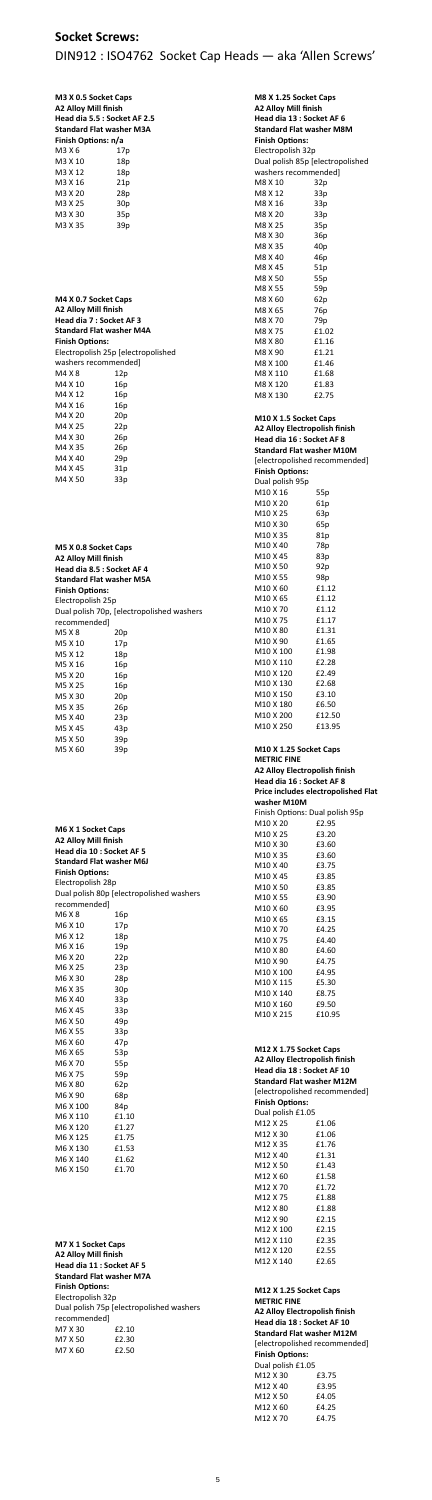#### **Socket Screws:**

#### DIN7991 Socket Countersunk

Note length of countersunk screw includes the head

| M3 X 0.5 Socket Csk<br><b>A2 Alloy Mill finish</b><br>Head dia 5 : Socket AF 2 |     |  |
|--------------------------------------------------------------------------------|-----|--|
| <b>Finish Options: n/a</b>                                                     |     |  |
| M3 X 6                                                                         | 11p |  |
| M3 X 8<br>12p                                                                  |     |  |
| M3 X 10<br>14p                                                                 |     |  |

M3 X 16 18p

| M4 X 0.7 Socket Csk          |     |  |
|------------------------------|-----|--|
| <b>A2 Alloy Mill finish</b>  |     |  |
| Head dia 7.5 : Socket AF 2.5 |     |  |
| <b>Finish Options:</b>       |     |  |
| Electropolish 25p            |     |  |
| M4 X 6                       | 11p |  |
| M4 X 8                       | 11p |  |
| M4 X 10                      | 12p |  |
| M4 X 12                      | 13p |  |
| M4 X 16                      | 15p |  |
| M4 X 20                      | 15p |  |
| M4 X 25                      | 15p |  |
| M4 X 30                      | 17p |  |
| M4 X 40                      | 25p |  |

| M5 X 0.8 Socket Csk<br><b>A2 Alloy Mill finish</b><br>Head dia 9.5 : Socket AF 3 |     |  |  |
|----------------------------------------------------------------------------------|-----|--|--|
| <b>Finish Options:</b>                                                           |     |  |  |
| Electropolish 25p                                                                |     |  |  |
| M5 X 8                                                                           | 13p |  |  |
| M5 X 10                                                                          | 13p |  |  |
| M5 X 12                                                                          | 13p |  |  |
| M5 X 16                                                                          | 13p |  |  |
| M5 X 20                                                                          | 17p |  |  |
| M5 X 25                                                                          | 23p |  |  |
| M5 X 30                                                                          | 25p |  |  |
| M5 X 35                                                                          | 30p |  |  |
| M5 X 40<br>30p                                                                   |     |  |  |
| M5 X 50                                                                          | 42p |  |  |

**M6 X 1 Socket Csk A2 Alloy Mill finish Head dia 11.5 : Socket AF 4 Finish Options:** Electropolish 30p M6 X 8 16p M6 X 10 16p M6 X 12 18p M6 X 16 19p M6 X 20 19p M6 X 25 20p M6 X 30 28p M6 X 35 36p M6 X 40 38p M6 X 50 43p M6 X 60 54p M6 X 70 60p **M8 X 1.25 Socket Csk A2 Alloy Mill finish Head dia 15.5 : Socket AF 5 Finish Options:** Electropolish 30p M8 X 12 28p M8 X 16 28p M8 X 20 28p M8 X 25 33p M8 X 30 38p M8 X 35 41p M8 X 40 42p M8 X 50 43p M8 X 60 54p M8 X 70 60p **M10 X 1.5 Socket Csk A2 Alloy Mill finish Head dia 20 : Socket AF 6 Finish Options:** Electropolish 40p M10 X 20 59p M10 X 25 61p M10 X 30 67p M10 X 35 75p M10 X 40 83p

M10 X 50 88p M10 X 70 £1.12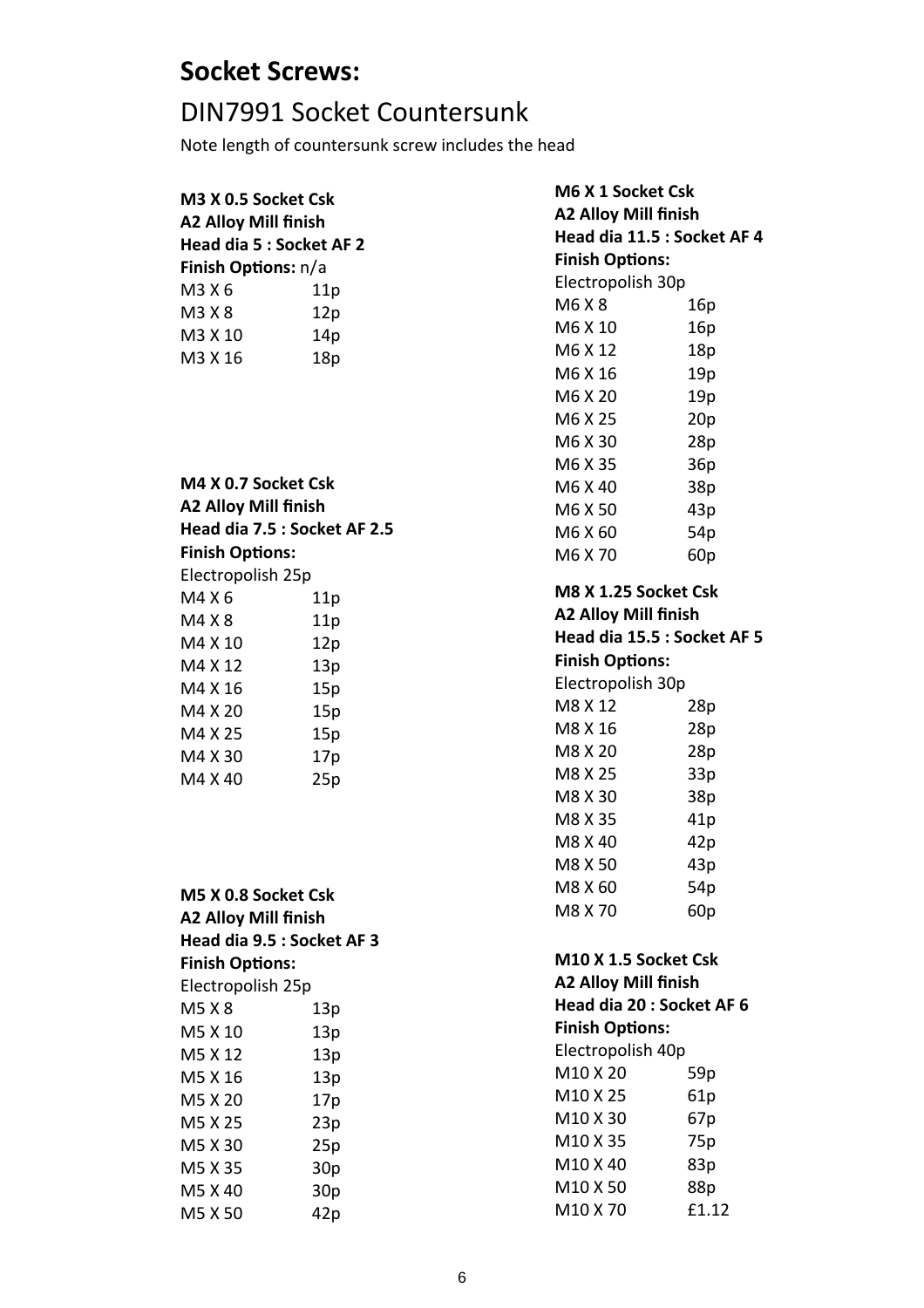M5 X 35 37p M5 X 40 37p **M6 X 1 BuƩon Heads A2 Alloy Electropolished finish Head dia 10 : Socket AF 4 Standard Flat washer M6J**  [electropolished washers recommended] **Finish Options:** Dual Polish 85p M6 X 8 24p M6 X 10 25p M6 X 12 26p M6 X 16 26p M6 X 20 33p M6 X 25 35p M6 X 30 37p M6 X 35 45p M6 X 40 50p M6 X 50 61p

**M10 X 1.5 BuƩon Heads A2 Alloy Electropolished finish Head dia 16 : Socket AF 6 Standard Flat washer M10M** [electropolished washers recommended] **Finish Options:** Dual Polish 99p M10 X 16 96p M10 X 20 96p M10 X 25 £1.02 M10 X 30 £1.02 M10 X 35 £1.07 M10 X 40 **£1.12** M10 X 50 £1.27 M10 X 60 **£1.42** M10 X 70 £1.52 M10 X 80 £1.50

### **Fairing Button Heads CNC Machined EN10088 1.4401 : BS970 T316S31 & EN10088 1.4305 : BS970 T303S31**

CNC manufactured in UK from improved shear resistant T431 to suit Yamaha R1/R6 **Fine machine finish standard [recommended] Finish Options:** 

**M8 X 1.25 BuƩon Heads A2 Alloy Electropolished finish Head dia 13 : Socket AF 5 Standard Flat washer M8M**  [electropolished washers recommended] **Finish Options:** Dual Polish 90p M8 X 10 46p M8 X 12 46p M8 X 16 48p M8 X 20 52p M8 X 25 56p M8 X 30 58p M8 X 35 64p M8 X 40 76p M8 X 50 82p M8 X 60 £1.06

| M3 X 0.5 Button Heads           |                 |  |  |
|---------------------------------|-----------------|--|--|
| <b>A2 Alloy Mill finish</b>     |                 |  |  |
| Head dia 5.5 : Socket AF 2      |                 |  |  |
| <b>Standard Flat washer M3A</b> |                 |  |  |
| [Finish Options: n/a*]          |                 |  |  |
| M3 X 6                          | 16p             |  |  |
| M3 X 8                          | 20p             |  |  |
| M3 X 10                         | 20p             |  |  |
| M3 X 12                         | 22p             |  |  |
| M3 X 16                         | 24p             |  |  |
| M3 X 20                         | 26p             |  |  |
| M3 X 25                         | 28p             |  |  |
| M4 X 0.7 Button Heads           |                 |  |  |
| <b>A2 Alloy Electropolished</b> |                 |  |  |
| finish                          |                 |  |  |
| Head dia 7 : Socket AF 2.5      |                 |  |  |
| <b>Standard Flat washer M4A</b> |                 |  |  |
| [electropolished washers        |                 |  |  |
| recommended]                    |                 |  |  |
| <b>Finish Options:</b>          |                 |  |  |
| Dual Polish 70p                 |                 |  |  |
| M4 X 6                          | 25p             |  |  |
| M4 X 8                          |                 |  |  |
|                                 | 25p             |  |  |
| M4 X 10                         | 26p             |  |  |
| M4 X 12                         | 25p             |  |  |
| M4 X 16                         | 20p             |  |  |
| M4 X 20                         | 28p             |  |  |
| M4 X 25                         | 30p             |  |  |
| M4 X 30                         | 33p             |  |  |
| M5 X 0.8 Button Heads           |                 |  |  |
| <b>A2 Alloy Electropolished</b> |                 |  |  |
| finish                          |                 |  |  |
| Head dia 8.5 : Socket AF 3      |                 |  |  |
| <b>Standard Flat washer M5A</b> |                 |  |  |
| [electropolished washers        |                 |  |  |
| recommended]                    |                 |  |  |
| <b>Finish Options:</b>          |                 |  |  |
| Dual Polish 80p                 |                 |  |  |
| M5 X 8                          | 22p             |  |  |
| M5 X 10                         | 34 <sub>p</sub> |  |  |
| M5 X 12                         | 26p             |  |  |
| M5 X 16                         | 28p             |  |  |
| M5 X 20                         | 28p             |  |  |
| M5 X 25                         | 31p             |  |  |
| M5 X 30                         | 35p             |  |  |
|                                 |                 |  |  |

#### **Socket Screws:**

### ISO7380 BuƩon Head Screws Electropolished Finish\*

#### **Socket Screws:**

#### **Socket Screws:**

### **Socket Disc Bolts CNC Machined EN10088 1.4057 : BS970 T431S21**

| M5 X 0.8 Fairing Button Head<br>T316 Alloy fine machined finish<br>Head dia 11 : Socket AF 3 |       | <b>M6 X 1 Fairing Button Head</b><br>T303 Alloy fine machined finish<br>Head dia 16 : Socket AF 4 |       |  |
|----------------------------------------------------------------------------------------------|-------|---------------------------------------------------------------------------------------------------|-------|--|
|                                                                                              |       |                                                                                                   |       |  |
| M5 X 20                                                                                      | £1.90 | M6 X 20                                                                                           | £3.05 |  |
| <b>Finish Options:</b>                                                                       |       | M6 X 30                                                                                           | £3.35 |  |
| Bright Polish 75p                                                                            |       | <b>Finish Options:</b>                                                                            |       |  |
|                                                                                              |       | Bright Polish 75p                                                                                 |       |  |

Bright polish 75p

Yamaha R1/R6 £4.10

UK manufactured CNC machined items in T316 marine grade stainless, As with all our machined items the quality is outstanding. The machined finish is smooth, free of all tooling lines and simply the best you will find. These screws are made to our own design so they have a thick headstock and 20mm long is now available in M5.

**M12 X 1.75 BuƩon Heads A2 Alloy Electropolished finish Head dia 16 : Socket AF 6 Standard Flat washer M12M** [electropolished washers recommended] **Finish Options:** Dual Polish £1.10 M12 X 25 £1.10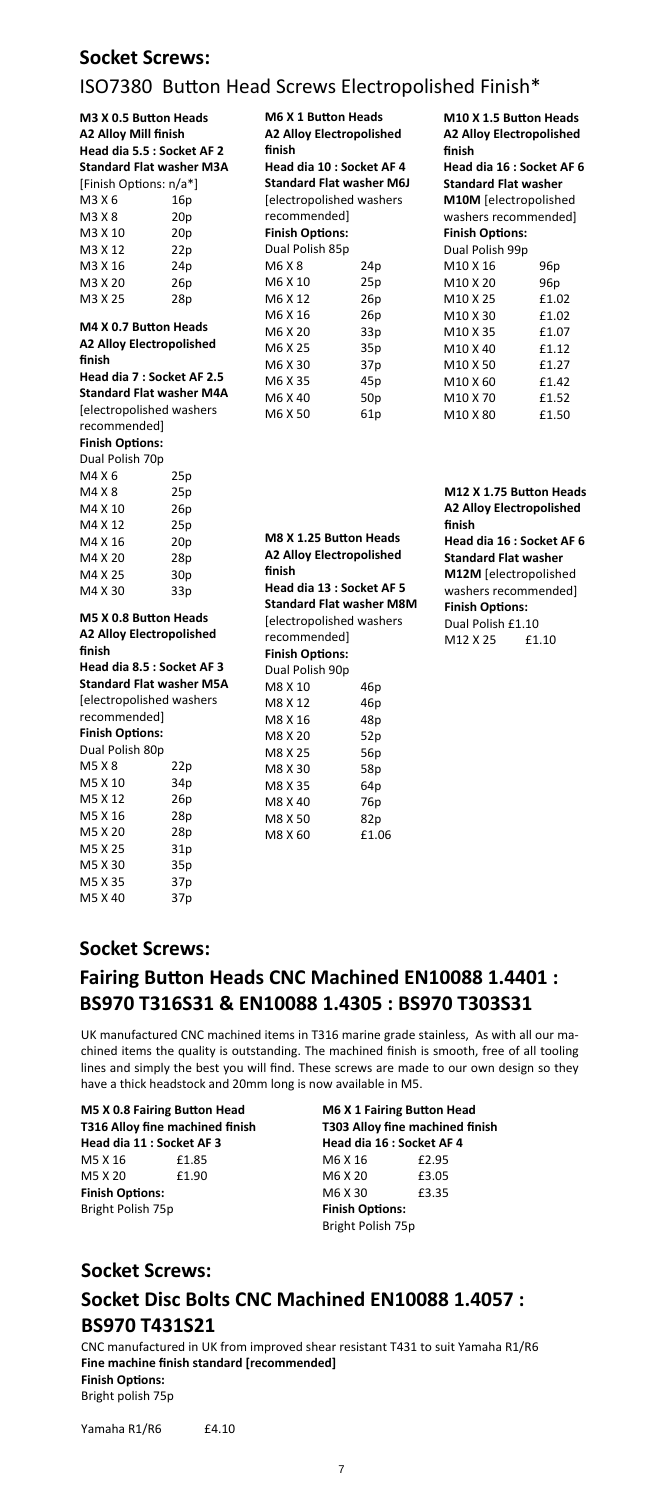### Hexagon Flat Head Setscrews DIN933 : ISO4017

Note Setscrews are threaded along the entire length of the fastener

**M3 X 0.5 X 5.5AF Setscrews A2 Alloy Mill finish Standard Flat washer M3A Finish Options:** Bright Polish 45p [electropolished washers recommended] M3 X 6 6p  $M3 X 8$  8p M3 X 10 10p M3 X 16 11p

**M4 X 0.7 X 7AF Setscrews A2 Alloy Mill finish Standard Flat washer M4A Finish Options:** Bright Polish 45p [electropolished washers recommended] M4 X 8 9p M4 X 10 10p M4 X 12 11p M4 X 16 12p M4 X 20 14p M4 X 25 15p M4 X 30 17p M4 X 35 20p M4 X 40 22p

#### **M5 X 0.8 X 8AF Setscrews A2 Alloy Mill finish Standard Flat washer M5A Finish Options:** Bright Polish 45p [electropolished washers recommended] M5 X 8 10p M5 X 10 11p M5 X 12 12p M5 X 16 14p M5 X 20 15p M5 X 25 20p M5 X 30 21p M5 X 35 23p M5 X 40 26p M5 X 45 30p M5 X 50 31p

**M6 X 1 X 10AF Setscrews A2 Alloy Mill finish Standard Flat washer M6A Finish Options:** Bright Polish 50p (electropolished washers recommended) M6 X 8 14p M6 X 10 14p M6 X 12 14p M6 X 16 14p M6 X 20 14p M6 X 25 16p M6 X 30 19p M6 X 35 23p M6 X 40 25p M6 X 45 30p M6 X 50 32p M6 X 55 34p M6 X 60 36p M6 X 65 39p M6 X 70 58p **M7 X 1 X 11AF**  CNC Machined Hexagon Setscrews Exceeds DIN933 : ISO4017 Fine Machined Finish [standard] Standard Flat washer M7A **Finish Options:** Bright Polish 50p [electropolished washers recommended] M7 X 20 £2.95 **M8 X 1.25 X 13AF Setscrews ( A2 Alloy Mill finish Standard Flat washer M8A** 

**Finish Options:** Bright Polish 60p [electropolished washers recommended] M8 X 10 29p M8 X 12 22p M8 X 16 22p M8 X 20 24p M8 X 25 28p M8 X 30 31p M8 X 35 33p M8 X 40 39p M8 X 45 44p M8 X 50 49p M8 X 55 57p M8 X 60 60p M8 X 65 72p M8 X 70 72p M8 X 75 76p M8 X 80 80p M8 X 90 90p

8

```
M8 X 1 X 13AF 
METRIC FINE 
Setscrews 
A2 Alloy Mill finish 
Standard Flat washer M8A 
Finish Options:
Bright Polish 60p 
[electropolished washers 
recommended] 
M8 X 20 £1.00 
M8 X 25 £1.25 
M10 X 1.50 X 17AF 
Setscrews 
A2 Alloy Mill finish 
Standard Flat washer M10A 
Finish Options:
Bright Polish 90p 
[electropolished washers 
recommended] 
M10 X 16 41p
M10 X 20 45p
M10 X 25 51p
M10 X 30 54p
M10 X 35 61p
M10 X 40 54p
M10 X 45 69p
M10 X 50 73p
M10 X 55 74p
M10 X 60 75p 
M10 X 65 78p 
M10 X 70 80p
M10 X 90 £1.02
```
**M12 X 1.75 X 19AF Setscrews A2 Alloy Mill finish Standard Flat washer M12A Finish Options:** Bright Polish 99p [electropolished washers recommended] M12 X 25 61p M12 X 30 62p M12 X 35 73p M12 X 40 72p M12 X 45 81p M12 X 55 93p M12 X 60 96p M12 X 65 98p M12 X 75 £1.16 **M12 X 1.50 X 19AF METRIC FINE Setscrews A2 Alloy Mill finish Standard Flat washer M12A Finish Options:** Bright Polish 99p

[electropolished washers

M12 X 40 £3.95

recommended]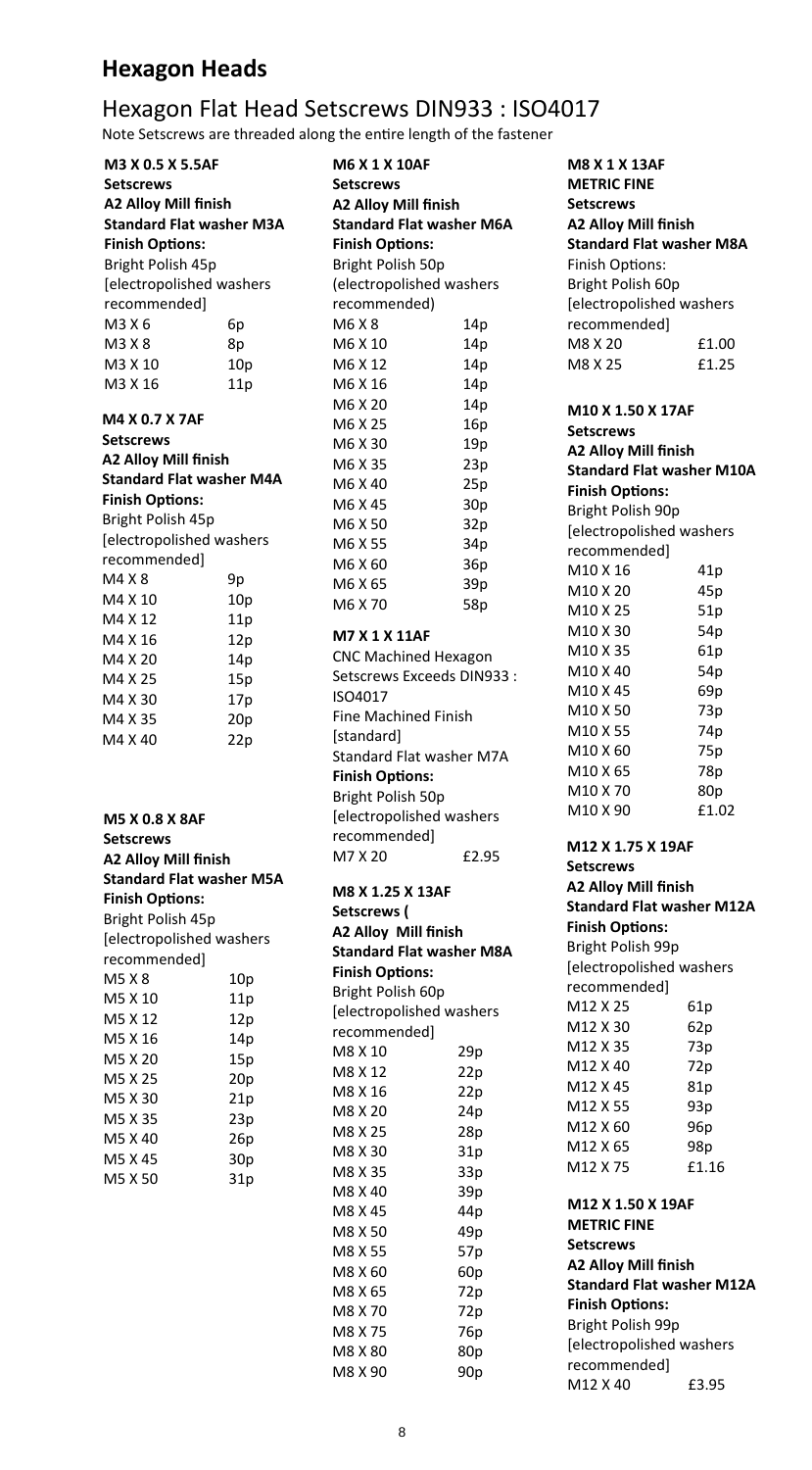| <b>M5 X 0.8 X 8AF</b>           |                 | M8 X 1.25 X 13AF                 |                 | M10 X 1.25 X 17AF                |                          |  |
|---------------------------------|-----------------|----------------------------------|-----------------|----------------------------------|--------------------------|--|
| <b>Bolts</b>                    |                 | <b>Bolts</b>                     |                 | <b>METRIC FINE</b>               |                          |  |
| <b>A2 Alloy Mill finish</b>     |                 | <b>A2 Alloy Mill finish</b>      |                 | <b>Bolts</b>                     |                          |  |
| <b>Standard Flat washer M5A</b> |                 | <b>Standard Flat washer M8A</b>  |                 | <b>A2 Alloy Mill finish</b>      |                          |  |
| <b>Finish Options:</b>          |                 | <b>Finish Options:</b>           |                 | <b>Standard Flat washer M10A</b> |                          |  |
| Bright Polish 45p               |                 | Bright Polish 60p                |                 | <b>Finish Options:</b>           |                          |  |
| [electropolished washers        |                 | [electropolished washers         |                 | Bright Polish 90p                |                          |  |
| recommended]                    |                 | recommended]                     |                 | [electropolished washers         |                          |  |
| M5 X 30                         | 19p             | M8 X 30                          | 32p             | recommended]                     |                          |  |
| M5 X 35                         | 22p             | M8 X 35                          | 33p             | M10 X 30                         | £2.25                    |  |
| M5 X 40                         | 25p             | M8 X 40                          | 37p             | M10 X 35                         | £2.35                    |  |
| M5 X 45                         | 29p             | M8 X 45                          | 41 <sub>p</sub> | M10 X 40                         | £2.47                    |  |
| M5 X 50                         | 30p             | M8 X 50                          | 49p             | M10 X 45                         | £2.54                    |  |
| M5 X 60                         | 33p             | M8 X 55                          | 51p             | M10 X 50                         | £2.69                    |  |
|                                 |                 | M8 X 60                          | 59p             | M10 X 55                         | £2.74                    |  |
|                                 |                 | M8 X 65                          | 64p             | M10 X 60                         | £2.77                    |  |
|                                 |                 | M8 X 70                          | 70 <sub>p</sub> | M10 X 70                         | £2.94                    |  |
|                                 |                 | M8 X 75                          | 76p             | M10 X 75                         | £2.99                    |  |
|                                 |                 | M8 X 80                          | 78p             | M10 X 80                         | £3.10                    |  |
| <b>M6 X 1 X 10AF</b>            |                 | M8 X 90                          | 90 <sub>p</sub> | M10 X 90                         | £3.15                    |  |
| <b>Bolts</b>                    |                 | M8 X 100                         | 95p             | M10 X 100                        | £3.75                    |  |
| <b>A2 Alloy Mill finish</b>     |                 | M8 X 110                         | £1.20           | M10 X 120                        | £3.69                    |  |
| <b>Standard Flat washer M6A</b> |                 | M8 X 120                         | £1.40           | M10 X 125                        | £3.79                    |  |
| <b>Finish Options:</b>          |                 | M8 X 130                         | £1.50           | M10 X 140                        | £3.99                    |  |
| Bright Polish 50p               |                 | M8 X 140                         | £1.80           | M10 X 150                        | £3.99                    |  |
| [electropolished washers        |                 | M8 X 150                         | £1.90           | M10 X 160                        | £3.99                    |  |
| recommended]                    |                 | M8 X 180                         | £1.95           | M10 X 180                        | £4.05                    |  |
| M6 X 30                         | 21p             | M8 X 200                         | £2.75           | M10 X 200                        | £4.35                    |  |
| M6 X 35                         | 21p             | M8 X 240                         | £3.95           |                                  |                          |  |
| M6 X 40                         | 27p             |                                  |                 | M12 X 1.75 X 19AF                |                          |  |
| M6 X 45                         | 31p             |                                  |                 | <b>Bolts</b>                     |                          |  |
| M6 X 50                         | 35p             |                                  |                 | <b>A2 Alloy Mill finish</b>      |                          |  |
| M6 X 55                         | 37p             |                                  |                 | <b>Standard Flat washer M12A</b> |                          |  |
| M6 X 60                         | 39p             |                                  |                 | <b>Finish Options:</b>           |                          |  |
| M6 X 65                         | 42p             | M10 X 1.50 X 17AF                |                 | Bright Polish 99p                |                          |  |
| M6 X 70                         | 45p             | <b>Bolts</b>                     |                 | [electropolished washers         |                          |  |
| M6 X 75                         | 49p             | <b>A2 Alloy Mill finish</b>      |                 | recommended]                     |                          |  |
| M6 X 80                         | 49 <sub>p</sub> | <b>Standard Flat washer M10A</b> |                 | M12 X 40                         | 60 <sub>p</sub>          |  |
| M6 X 90                         | 65p             | <b>Finish Options:</b>           |                 | M12 X 45                         | 60 <sub>p</sub>          |  |
| M6 X 100                        | 75p             | Bright Polish 90p                |                 | M12 X 50                         | 66p                      |  |
| M6 X 110                        | 86p             | [electropolished washers         |                 | M12 X 55                         | 76p                      |  |
| M6 X 120                        | 88p             | recommended]                     |                 | M12 X 60                         | 84p                      |  |
| M6 X 130                        | £1.17           | M10 X 35                         | 55p             | M12 X 65                         | 88p                      |  |
| M6 X 140                        | £1.58           | M10 X 40                         | 59p             | M12 X 70                         | 64p                      |  |
| M6 X 150                        | £1.69           | M10 X 45                         | 64p             | M12 X 75                         | 93p                      |  |
|                                 |                 | M10 X 50                         | 72p             | M12 X 80                         | £1.01                    |  |
|                                 |                 | M10 X 55                         | 74p             | M12 X 90                         | £1.10                    |  |
|                                 |                 | M10 X 60                         | 80p             | M12 X 100                        | £1.14                    |  |
|                                 |                 | M10 X 65                         | 89p             | M12 X 110                        | £1.27                    |  |
| <b>M7 X 1 X 11AF</b>            |                 | M10 X 70                         | 97p             | M12 X 120                        | £1.89                    |  |
| <b>CNC Machined Hexagon</b>     |                 | M10 X 75                         | 99 <sub>p</sub> | M12 X 140                        | £2.58                    |  |
| <b>Bolts Exceeds DIN933:</b>    |                 | M10 X 80                         | £1.08           | M12 X 150                        | £2.70                    |  |
| ISO4017                         |                 | M10 X 90                         | £1.08           | M12 X 180                        | £4.73                    |  |
| <b>Fine Machined Finish</b>     |                 | M10 X 100                        | £1.29           | M12 X 220                        | £6.08                    |  |
| [standard]                      |                 | M10 X 110                        | £1.45           | M12 X 240                        | £9.21                    |  |
| <b>Standard Flat washer M7A</b> |                 | M10 X 120                        | £1.73           | M12 X 1.25 X 19AF                |                          |  |
| <b>Finish Options:</b>          |                 | M10 X 130                        | £1.85           | <b>METRIC FINE</b>               |                          |  |
| Bright Polish 50p               |                 | M10 X 140                        | £2.22           | <b>Bolts</b>                     |                          |  |
| [electropolished washers        |                 | M10 X 150                        | £2.56           | <b>A2 Alloy Mill finish</b>      |                          |  |
| recommended]                    |                 | M10 X 160                        | £2.68           | <b>Standard Flat washer M12A</b> |                          |  |
| M7 X 30                         | £2.85           | M10 X 180                        | £3.30           | <b>Finish Options:</b>           |                          |  |
| M7 X 40                         | £2.95           | M10 X 200                        | £3.98           | Bright Polish 99p                |                          |  |
| M7 X 57                         | £3.95           | M10 X 250                        | £6.75           |                                  | [electropolished washers |  |
|                                 |                 |                                  |                 | recommended]                     |                          |  |
|                                 |                 |                                  |                 | M12 X 30                         | £2.50                    |  |
|                                 |                 |                                  |                 | M12 X 40                         | £2.60                    |  |
|                                 |                 |                                  |                 | M12 X 50                         | £2.85                    |  |
|                                 |                 |                                  |                 | M12 X 60                         | £2.95                    |  |
|                                 |                 |                                  |                 | M12 X 70                         | £3.15                    |  |
|                                 |                 |                                  |                 |                                  |                          |  |

| <b>Fine Machined Finish</b> |       | M10 X 100 | £1.29 |
|-----------------------------|-------|-----------|-------|
| [standard]                  |       | M10 X 110 | £1.4  |
| Standard Flat washer M7A    |       | M10 X 120 | £1.73 |
| <b>Finish Options:</b>      |       | M10 X 130 | £1.8  |
| Bright Polish 50p           |       | M10 X 140 | £2.22 |
| [electropolished washers    |       | M10 X 150 | £2.56 |
| recommended]                |       | M10 X 160 | £2.68 |
| M7 X 30                     | £2.85 | M10 X 180 | £3.30 |
| M7 X 40                     | £2.95 | M10 X 200 | £3.98 |
| M7 X 57                     | £3.95 | M10 X 250 | £6.7  |
|                             |       |           |       |

## Hexagon Flat Head Bolts DIN931 : ISO4014

Note Bolts are part threaded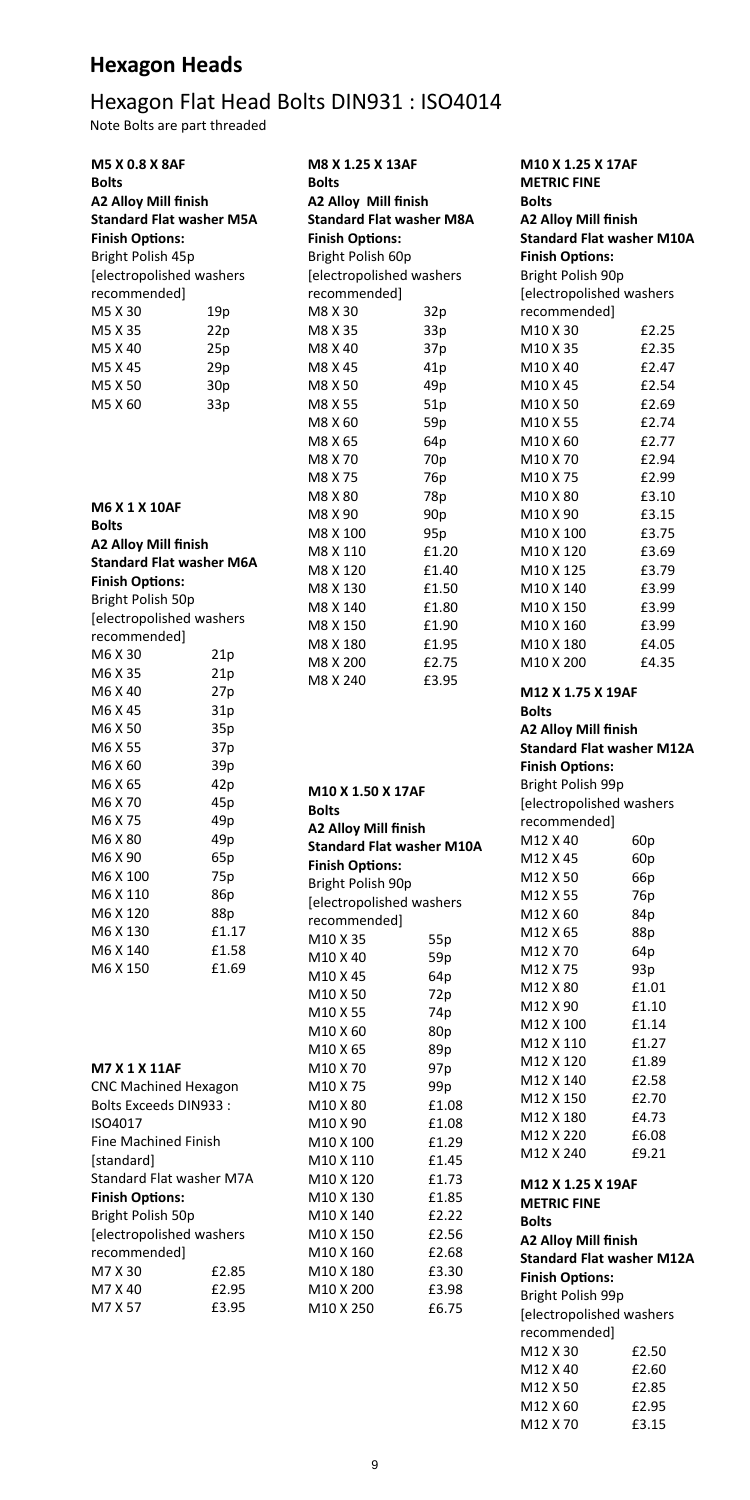M6 X 60 70p

#### Hexagon Flanged Head Setscrews DIN6921

We now stock mill produced forged flanged setscrews in M6X1mm. The nominal diameter of the flange is 14mm and as we have to source from two suppliers the supplied head styles can vary as can the type of shank ie bolt or setscrew. We do not recommend further finishing. Although top quality in its respective class this product is NOT the same as our UK produced raised head range - this fundamental difference is of course reflected in its price.

#### **M6 X 1 X 10AF X14mm outside diameter flange A2 Alloy Mill finish Standard Flat washer M6C**  M6 X 10 26p M6 X 12 29p M6 X 16 34p M6 X 20 36p M6 X 25 34p M6 X 30 42p M6 X 40 47p M6 X 50 51p

10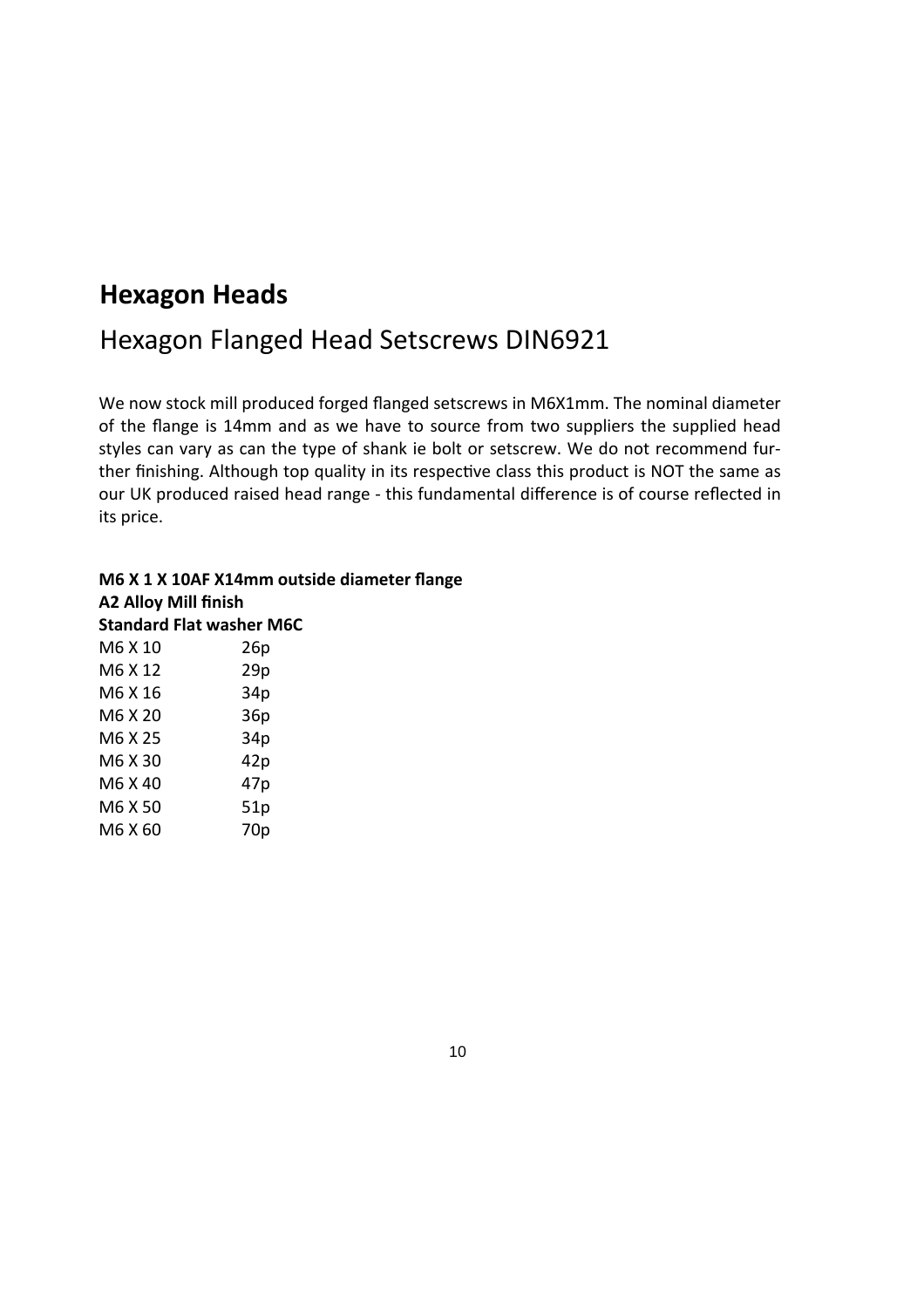### CNC Machined Hexagon Raised Heads EN10088 1.4305 : BS970 T303S31

CNC Machined in the UK from bar produced in the EU, this product is exclusive to Inox Fasteners and simply the best available. The unique Inox Fasteners design ensures the supplied washer locates centrally as the bolt is tightened without any help or fiddling – providing similar installation benefits and identical appearance to the flanged Hexagons found on Japanese and European bikes from the sixties to the present day. This unique range of machined bolts has been for many years and continues to be a firm favourite of our customers and now we are able to offer the option of fine machined or bright polished finishes to suit your exact requirement.

| <b>M6 X 1.0 X 8AF</b>                                    |                                 | M8 X 1.25 X 13AF                |       | M10 X 1.25 X 14AF [Met Fine]                          |       |
|----------------------------------------------------------|---------------------------------|---------------------------------|-------|-------------------------------------------------------|-------|
| Setscrews(S): Bolts<br>Setscrews(S): Bolts               |                                 | Setscrews(S): Bolts             |       |                                                       |       |
| Fine machined finish price<br>Fine machined finish price |                                 | Fine machined finish price in-  |       |                                                       |       |
| includes flat washer.                                    |                                 | includes flat washer.           |       | cludes flat washer.                                   |       |
| Finish Options:                                          |                                 | Finish Options:                 |       | <b>Finish Options:</b>                                |       |
| Bright Polish 45p includes                               |                                 | Bright Polish 55p incl elec-    |       | Bright Polish 60p price includes                      |       |
| electropolished washer                                   |                                 | tropolished washer              |       | electropolished washer                                |       |
| M6 X 8 (S)                                               | £1.12                           | M8 X 16(S)                      | £2.45 | M10 X 16(S)                                           | £2.00 |
| M6 X 10(S)                                               | £1.15                           | M8 X 20(S)                      | £2.55 | M10 X 20(S)                                           | £2.25 |
| M6 X 12(S)                                               | £1.19                           | M8 X 25(S)                      | £2.55 | M10 X 25(S)                                           | £2.50 |
| M6 X 14(S)                                               | £1.22                           | M8 X 30                         | £2.60 | M10 X 30                                              | £2.75 |
| M6 X 16(S)                                               | £1.26                           | M8 X 35                         | £2.75 | M10 X 35                                              | £2.95 |
| M6 X 18(S)                                               | £1.30                           | M8 X 40                         | £2.80 | M10 X 40                                              | £3.25 |
| M6 X 20(S)                                               | £1.34                           | M8 X 45                         | £2.80 | M10 X 45                                              | £3.30 |
| M6 X 22(S)                                               | £1.38                           | M8 X 50                         | £2.95 | M10 X 50                                              | £3.55 |
| M6 X 25(S)                                               | £1.40                           | M8 X 55                         | £3.05 | M10 X 55                                              | £3.75 |
| M6 X 28(S)                                               | £1.43                           | M8 X 60                         | £3.10 | M10 X 60                                              | £3.75 |
| M6 X 30                                                  | £1.48                           | M8 X 65                         | £3.25 | M10 X 65                                              | £4.00 |
| M6 X 32                                                  | £1.52                           | M8 X 70                         | £3.30 | M10 X 70                                              | £4.35 |
| M6 X 35                                                  | £1.78                           | M8 X 75                         | £3.50 | M10 X 75                                              | £4.40 |
| M6 X 40                                                  | £1.82                           | M8 X 80                         | £3.95 | M10 X 80                                              | £4.75 |
| M6 X 45                                                  | £1.86                           | M8 X 90                         | £4.10 | M10 X 90                                              | £4.10 |
| M6 X 50                                                  | £1.88                           | M8 X 100                        | £4.60 | M10 X 100                                             | £5.50 |
| M6 X 55                                                  | £1.97                           | M8 X 1.00 X 13AF [Met Fine]     |       | M12 X 1.25 X 17AF [Met Fine]                          |       |
| M6 X 60                                                  | £2.00                           | <b>Bolt</b>                     |       | <b>Bolts</b>                                          |       |
| M6 X 65                                                  | £2.07                           | Fine machined finish price in-  |       |                                                       |       |
| M6 X 70                                                  | £2.16                           | cludes flat washer.             |       | Fine machined finish price in-<br>cludes flat washer. |       |
| M6 X 75                                                  | £2.37                           | <b>Finish Options:</b>          |       | Finish Options:                                       |       |
| M6 X 80                                                  | £3.50                           | Bright Polish 55p polish price  |       | Bright Polish 65p polish price                        |       |
| M6 X 85                                                  | £3.75                           | includes electropolished washer |       | includes electropolished washer                       |       |
| M6 X 90                                                  | £3.75                           | M8 X 30 £2.62                   |       | M12 X 30 £3.95                                        |       |
| M6 X 95                                                  | £3.95                           |                                 |       | M12 X 35                                              | £4.25 |
| M6 X 100                                                 | £3.95                           | M10 X 1.25 X 17AF [Met Fine]    |       | M12 X 40                                              | £4.50 |
| M6 X 110                                                 | £4.95                           | <b>Bolts</b>                    |       | M12 X 60                                              | £4.75 |
| M6 X 120                                                 | £5.95                           | Fine machined finish price in-  |       |                                                       |       |
| M6 X 130                                                 | £5.95                           | cludes flat washer.             |       |                                                       |       |
|                                                          |                                 | Finish Options:                 |       |                                                       |       |
|                                                          |                                 | Bright Polish 60p polish price  |       |                                                       |       |
|                                                          | includes electropolished washer |                                 |       |                                                       |       |
|                                                          |                                 | M10 X 40                        | £4.95 |                                                       |       |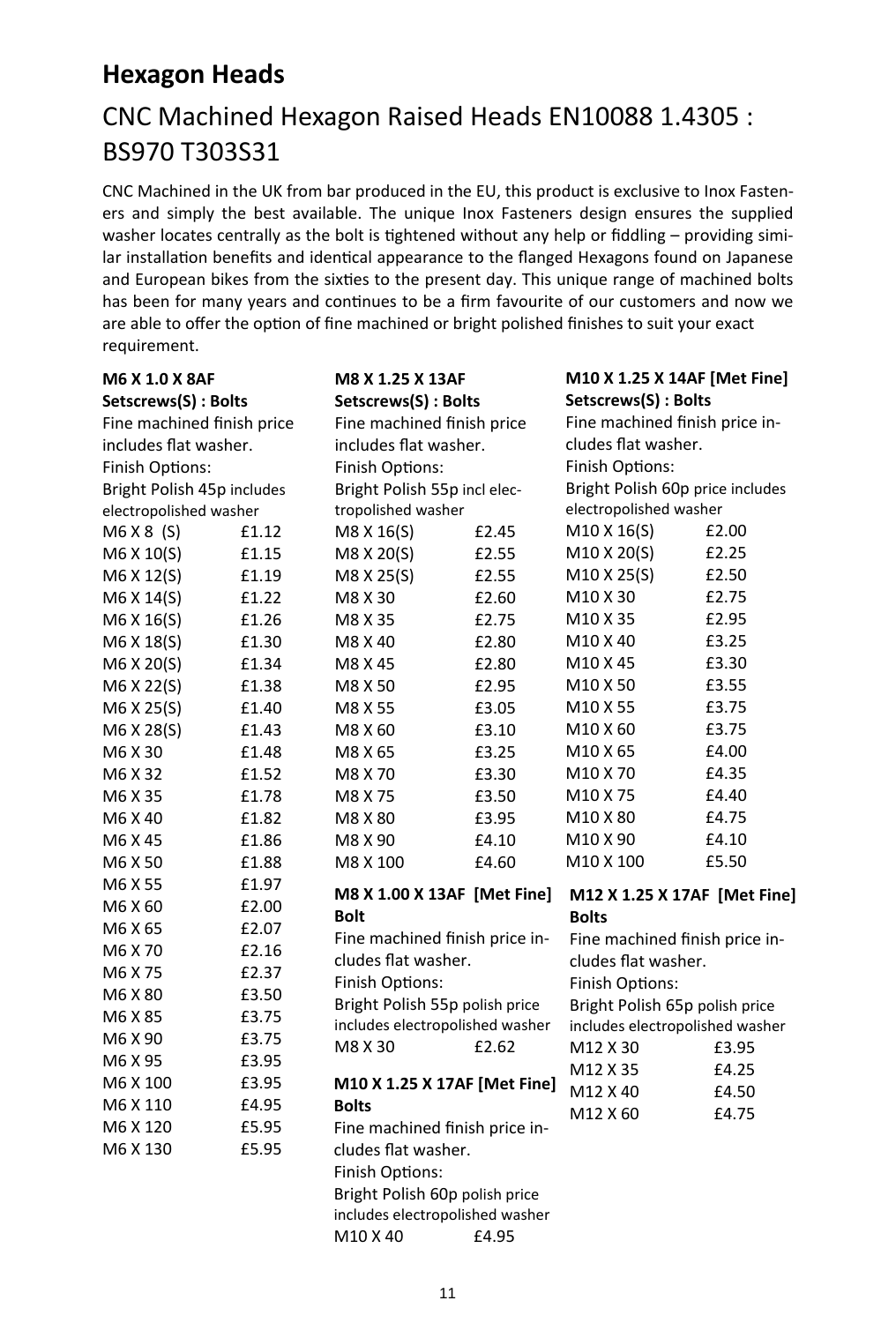### CNC Machined Hexagon Scooped Heads EN10088 1.4401 : BS970 T316S31 Electropolished finish

CNC Machined from EU produced enhanced corrosion resistant marine grade alloy and electro polished. This product is UK manufactured and made to Inox Fasteners unique design, as with our machined raised heads the design ensures the supplied washer locates centrally as the bolt is tightened without any help or fiddling.

The quality of this item cannot be overstated - the price reflects this but if you want the appearance and quality without having to find up to double the price for Titanium then this is for you!

| M6 X 1.0 X 8AF             |       | M8 X 1.25 X 13AF             |       |  |
|----------------------------|-------|------------------------------|-------|--|
| Setscrews(S): Bolts        |       | Setscrew(S): Bolts           |       |  |
| Electropolished incl elec- |       | Electropolished incl elec-   |       |  |
| tropolished washer         |       | tropolished washer           |       |  |
| M6X8(S)                    | £1.42 | M8 X 25(S)                   | £2.52 |  |
| M6 X 10(S)                 | £1.48 | M8 X 30                      | £2.77 |  |
| M6 X 12(S)                 | £1.48 | M8 X 35                      | £2.82 |  |
| M6 X 14(S)                 | £1.53 | M8 X 40                      | £2.88 |  |
| M6 X 16(S)                 | £1.53 | M8 X 45                      | £2.99 |  |
| M6 X 18(S)                 | £1.53 | M8 X 50                      | £3.09 |  |
| M6 X 20(S)                 | £1.55 |                              |       |  |
| M6 X 22(S)                 | £1.58 | M10 X 1.25 X 14AF [Met Fine] |       |  |
| M6 X 25(S)                 | £1.59 | Setscrew(S): Bolts           |       |  |
| M6 X 28                    | £1.86 | Electropolished incl elec-   |       |  |
| M6 X 30                    | £1.86 | tropolished washer           |       |  |
| M6 X 35                    | £1.91 | M10 X 25(S)                  | £2.93 |  |
| M6 X 40                    | £1.97 | M10 X 30                     | £3.35 |  |
| M6 X 45                    | £1.97 | M10 X 35                     | £3.40 |  |
| M6 X 50                    | £2.02 | M10 X 40                     | £3.55 |  |
| M6 X 55                    | £2.02 | M10 X 50                     | £3.65 |  |
| M6 X 60                    | £2.35 |                              |       |  |
| M6 X 65                    | £2.41 |                              |       |  |
| M6 X 70                    | £2.41 |                              |       |  |
| M6 X 75                    | £2.46 |                              |       |  |
| M6 X 80                    | £2.68 |                              |       |  |
| M6 X 90                    | £2.85 |                              |       |  |
| M6 X 100                   | £2.90 |                              |       |  |
| M6 X 110                   | £3.64 |                              |       |  |
| M6 X 120                   | £3.70 |                              |       |  |
| M6 X 130                   | £3.75 |                              |       |  |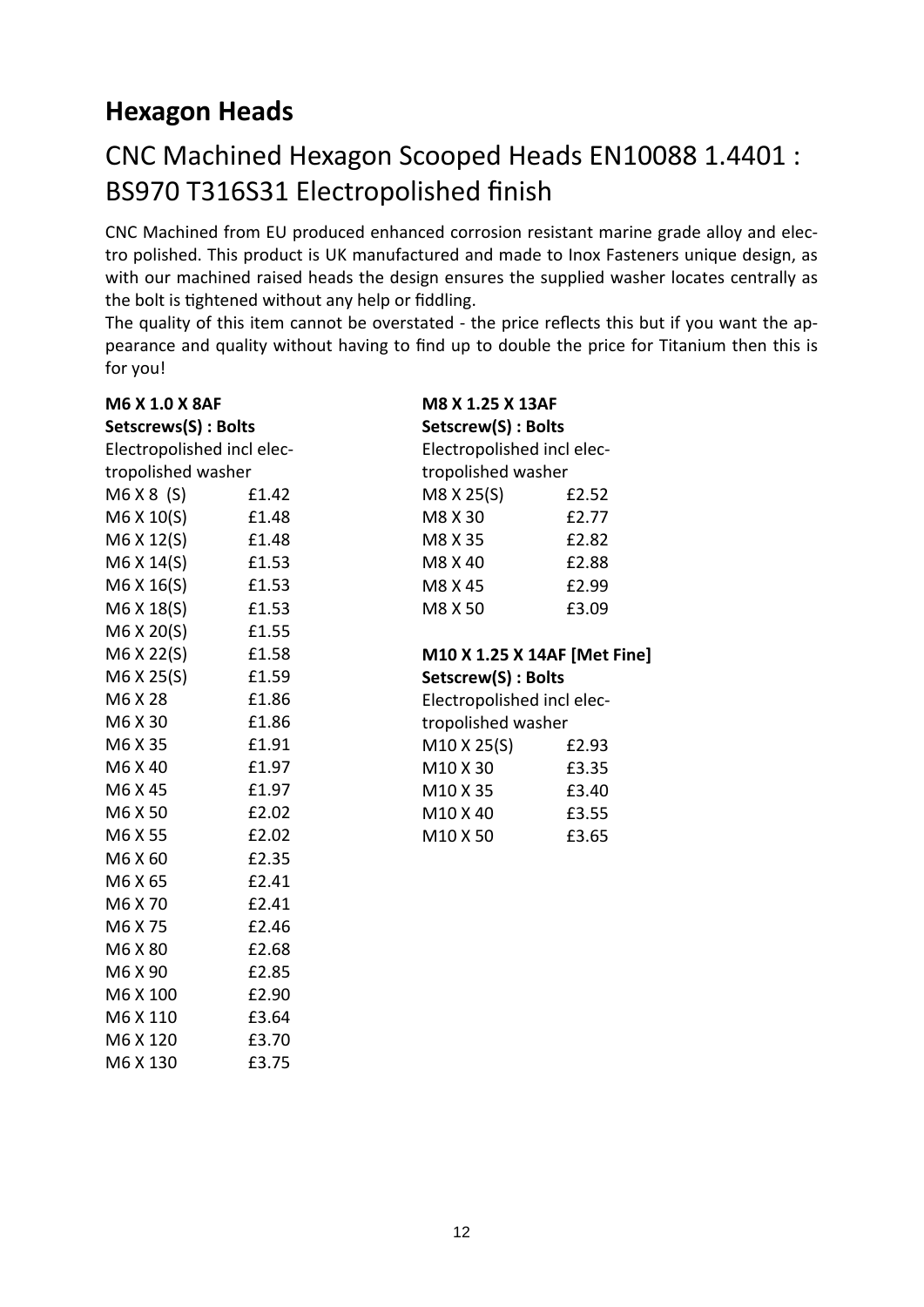13

No finishing option

### **Washers**

priced each no minimum order quantity

### Flat Stamped Washers DIN125

| Flat Stamped Washer A2 M3X7mm          | 2p  | Electropolish 25p |
|----------------------------------------|-----|-------------------|
| Flat Stamped Washer A2 M4X9mm          | 2p  | Electropolish 25p |
| Flat Stamped Washer A2 M4X10mm         | 4p  | Electropolish 25p |
| Flat Stamped Washer A2 M5X10mm         | 3p  | Electropolish 25p |
| Flat Stamped Washer A2 M5X12mm         | 6p  | Electropolish 25p |
| Flat Stamped Washer A2 M5X15mm         | 7p  | Electropolish 25p |
| Flat Stamped Washer A2 M5X20mm         | 12p | Electropolish 25p |
| Flat Stamped Washer A2 M5X25mm         | 12p | Electropolish 25p |
| Flat Stamped Washer A2 M6X12.5mmX1.6mm | 4p  | Electropolish 25p |
| Flat Stamped Washer A2 M6X12.5mmX0.8mm | 4p  | Electropolish 25p |
| Flat Stamped Washer A2 M6X14mm         | 7p  | Electropolish 25p |
| Flat Stamped Washer A2 M6X20mm         | 21p | Electropolish 25p |
| Flat Stamped Washer A2 M6X10.5mm       | 5p  | Electropolish 25p |
| Flat Stamped Washer A2 M6X25mm         | 16p | Electropolish 30p |
| Flat Stamped Washer A2 M7X14mm         | 11p | Electropolish 25p |
| Flat Stamped Washer A2 M8X17mmX1.6mm   | 6p  | Electropolish 25p |
| Flat Stamped Washer A2 M8X17mmX1mm     | 4p  | Electropolish 25p |
| Flat Stamped Washer A2 M8X20mm         | 12p | Electropolish 25p |
| Flat Stamped Washer A2 M8X25mm         | 14p | Electropolish 30p |
| Flat Stamped Washer A2 M8X15mm         | 16p | Electropolish 25p |
| Flat Stamped Washer A2 M8X30mm         | 30p | Electropolish 30p |
| Flat Stamped Washer A2 M10X21mmX2mm    | 10p | Electropolish 25p |
| Flat Stamped Washer A2 M10X21mmX1.2mm  | 6p  | Electropolish 25p |
| Flat Stamped Washer A2 M10X24mm        | 18p | Electropolish 30p |
| Flat Stamped Washer A2 M10X30mm        | 28p | Electropolish 30p |
| Flat Stamped Washer A2 M10X18mm        | 17p | Electropolish 25p |
| Flat Stamped Washer A2 M10X35mm        | 32p | Electropolish 35p |
| Flat Stamped Washer A2 M12X24mm        | 12p | Electropolish 25p |
| Flat Stamped Washer A2 M12X28mm        | 23p | Electropolish 30p |
| Flat Stamped Washer A2 M12X20mm        | 26p | Electropolish 25p |
| Flat Stamped Washer A2 M12X35mm        | 35p | Electropolish 35p |
| Flat Stamped Washer A2 M14X28mm        | 18p | Electropolish 35p |
| Flat Stamped Washer A2 M16X30mm        | 23p | Electropolish 40p |
| Flat Stamped Washer A2 M18X34mm        | 26p | Electropolish 40p |
| Flat Stamped Washer A2 M20X37mm        | 28p | Electropolish 50p |

### Square Section Spring Washers DIN7980

| Square Section Spring Washer A2 M3        | 2p  | Electropolish 25p |
|-------------------------------------------|-----|-------------------|
| Square Section Spring Washer A2 M4        | 3p  | Electropolish 25p |
| <b>Square Section Spring Washer A2 M5</b> | 3p  | Electropolish 25p |
| Square Section Spring Washer A2 M6        | 3p  | Electropolish 25p |
| Square Section Spring Washer A2 M8        | 5p  | Electropolish 25p |
| Square Section Spring Washer A2 M10       | 8p  | Electropolish 25p |
| Square Section Spring Washer A2 M12       | 11p | Electropolish 25p |
| Square Section Spring Washer A2 M14       | 17p | Electropolish 25p |
|                                           |     |                   |

### Rectangular Section Spring Washers DIN127

| Rectangular Section Spring Washer A2 M3 |  | Electropolish 25p |
|-----------------------------------------|--|-------------------|
|-----------------------------------------|--|-------------------|

#### Rectangular Section Spring Washer A2 M4 3p Rectangular Section Spring Washer A2 M5 3p Rectangular Section Spring Washer A2 M6 4p Rectangular Section Spring Washer A2 M8 6p Rectangular Section Spring Washer A2 M10 8p Rectangular Section Spring Washer A2 M12 12p Rectangular Section Spring Washer A2 M14 18p Rectangular Section Spring Washer A2 M16 23p

Electropolish 25p Electropolish 25p Electropolish 25p Electropolish 25p Electropolish 25p Electropolish 25p Electropolish 25p Electropolish 25p

### Crinkle Washer DIN137B

| Crinkle Washer A2 M3  | 2p  | Electropolish 25p |
|-----------------------|-----|-------------------|
| Crinkle Washer A2 M4  | 3p  | Electropolish 25p |
| Crinkle Washer A2 M5  | 4p  | Electropolish 25p |
| Crinkle Washer A2 M6  | 5p  | Electropolish 25p |
| Crinkle Washer A2 M8  | 9p  | Electropolish 25p |
| Crinkle Washer A2 M10 | 13p | Electropolish 25p |
| Crinkle Washer A2 M16 | 40p | Electropolish 25p |

#### Internal Toothed Shakeproof Washer DIN6798

| Internal Toothed Shakeproof Washer A2 M3  | 2p              |                     |
|-------------------------------------------|-----------------|---------------------|
| Internal Toothed Shakeproof Washer A2 M4  | 3p              |                     |
| Internal Toothed Shakeproof Washer A2 M5  | 3p              |                     |
| Internal Toothed Shakeproof Washer A2 M6  | 4p              | No finishing option |
| Internal Toothed Shakeproof Washer A2 M8  | 6p              |                     |
| Internal Toothed Shakeproof Washer A2 M10 | 10 <sub>p</sub> |                     |
| Internal Toothed Shakeproof Washer A2 M12 | 12p             |                     |

#### External Toothed Shakeproof Washer DIN6798

| External Toothed Shakeproof Washer A2 M4  | 3p              |
|-------------------------------------------|-----------------|
| External Toothed Shakeproof Washer A2 M5  | 3p              |
| External Toothed Shakeproof Washer A2 M6  | 4p              |
| External Toothed Shakeproof Washer A2 M8  | 6p              |
| External Toothed Shakeproof Washer A2 M10 | 10 <sub>p</sub> |
| External Toothed Shakeproof Washer A2 M12 | 12p             |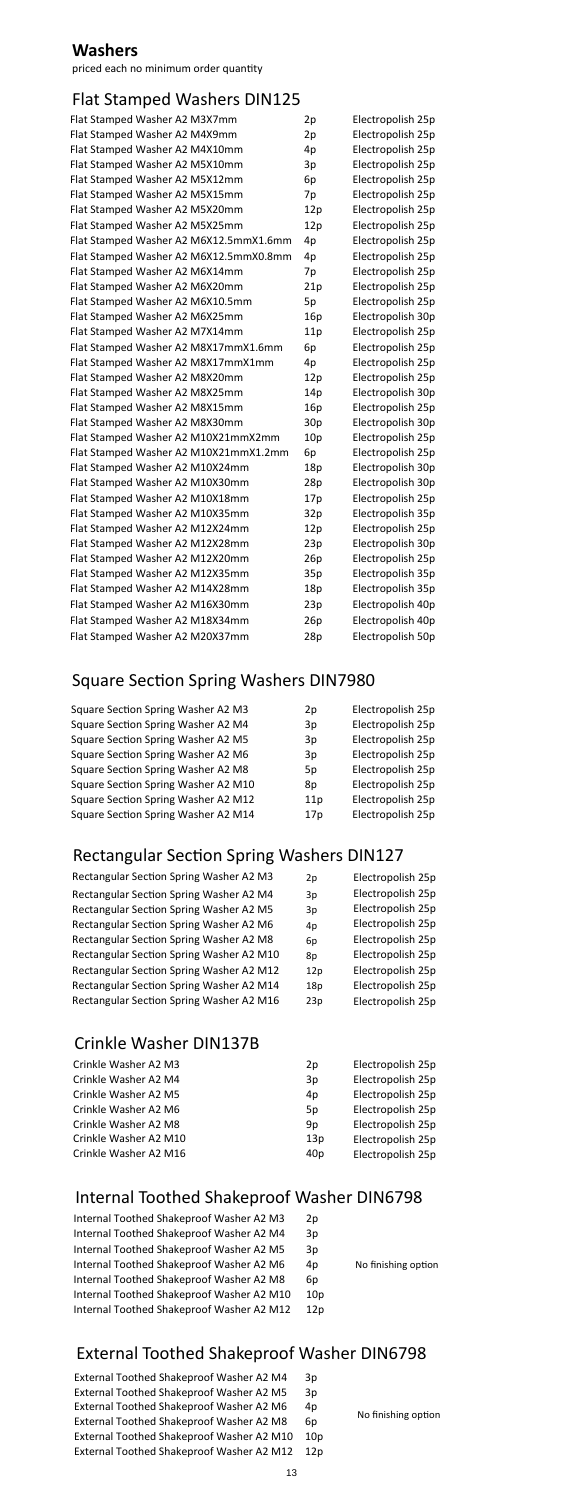#### Hexagon Full Nuts DIN934 : ISO4032

### **Hexagon Nuts**

priced each no minimum order quantity

### Hexagon Locknuts [Half Nuts] DIN439 : ISO4036

| Hexagon Locknut [Halfnut] A2 M4 X 0.7                  | 6p              | Electropolish 25p |
|--------------------------------------------------------|-----------------|-------------------|
| Hexagon Locknut [Halfnut] A2 M5 X 0.8                  | 9p              | Electropolish 25p |
| Hexagon Locknut [Halfnut] A2 M6 X 1                    | 10 <sub>p</sub> | Electropolish 25p |
| Hexagon Locknut [Halfnut] A2 M8 X 1.25                 | 14p             | Electropolish 25p |
| Hexagon Locknut [Halfnut] A2 M10 X 1.5                 | 25p             | Electropolish 30p |
| Hexagon Locknut [Halfnut] A2/T303S31 M10 X 1.25 X 17AF | 75 <sub>p</sub> | Electropolish 30p |
| Hexagon Locknut [Halfnut] A2/T303S31 M10 X 1.25 X 14AF | £1.50           | Electropolish 30p |
| Hexagon Locknut [Halfnut] A2 M12 X 1.75                | 39p             | Electropolish 35p |
| Hexagon Locknut [Halfnut] A2 M12 X 1.25                | £2.50           | Electropolish 35p |
| Hexagon Locknut [Halfnut] A2/T303S31 M14 X 1.5         | £2.75           | Electropolish 35p |
| Hexagon Locknut [Halfnut] A2/T303S31 M16 X 1.5         | £3.25           | Electropolish 45p |
| Hexagon Locknut [Halfnut] A2/T303S31 M18 X 1.5         | £4.50           | Electropolish 45p |

### Nylon Insert Hexagon Nuts DIN982 : DIN985

| Hexagon Nut Nylon Insert DIN985 A2 M3X0.5                     | 10p             |                     |
|---------------------------------------------------------------|-----------------|---------------------|
| Hexagon Nut Nylon Insert DIN985 A2 M4X0.7                     | 9p              |                     |
| Hexagon Nut Nylon Insert DIN982 A2 M5X0.8 Type P 6.2mm thick  | 14p             |                     |
| Hexagon Nut Nylon Insert DIN985 A2 M5X0.8 Type T 4.9mm thick  | 10 <sub>p</sub> |                     |
| Hexagon Nut Nylon Insert DIN982 A2 M6X1 Type P 8mm thick      | 15p             |                     |
| Hexagon Nut Nylon Insert DIN985 A2 M6X1 Type T 5.9mm thick    | 11p             |                     |
| Hexagon Nut Nylon Insert DIN985 A2 M7X1                       | £1.95           |                     |
| Hexagon Nut Nylon Insert DIN985 A2 M8X1.25 Type T 7.9mm thick | 16p             |                     |
| Hexagon Nut Nylon Insert DIN982 A2 M8X1.25 Type P 9.2mm thick | 23p             |                     |
| Hexagon Nut Nylon Insert DIN985 A2 M8X1                       | £2.35           | Mill Finish<br>Only |
| Hexagon Nut Nylon Insert DIN985 A2 M10X1.5                    | 32p             |                     |
| Hexagon Nut Nylon Insert DIN982 A2 M10X1.25X14AF              | £1.95           |                     |
| Hexagon Nut Nylon Insert DIN985 A2 M12X1.75                   | 41p             |                     |
| Hexagon Nut Nylon Insert DIN985 A2 M12X1.25X19AF              | £2.95           |                     |
| Hexagon Nut Nylon Insert DIN985 A2 M12X1.25X17AF              | £2.95           |                     |
| Hexagon Nut Nylon Insert DIN985 A2 M12X1.5                    | £2.95           |                     |
| Hexagon Nut Nylon Insert DIN982 A2 M14X1.5                    | £3.49           |                     |
| Hexagon Nut Nylon Insert DIN982 A2 M16X1.5                    | £4.69           |                     |
| Hexagon Nut Nylon Insert DIN982 A2 M18X1.5                    | £6.95           |                     |

#### Hexagon Dome Nuts DIN1587

| Hexagon Dome Nut A2 M3 X 0.5                             | 23p   | Bright Polish 50p   |
|----------------------------------------------------------|-------|---------------------|
| Hexagon Dome Nut A2 M4 X 0.7                             | 24p   | Bright Polish 50p   |
| Hexagon Dome Nut A2 M5 X 0.8                             | 29p   | Bright Polish 50p   |
| Hexagon Dome Nut A2 M6 X 1                               | 31p   | Bright Polish 60p   |
| Hexagon Dome Nut A2 M7 X 1                               | £2.95 | Bright Polish 60p   |
| Hexagon Dome Nut A2 M8 X 1.25                            | 56p   | Bright Polish 70p   |
| Hexagon Dome Nut T303S31 M8 X 1                          | £2.75 | Bright Polish 70p   |
| Hexagon Dome Nut A2 M10 X 1.5                            | 86p   | Bright Polish 80p   |
| Hexagon Dome Nut T303S31 M10 X 1.25 X 17AF               | £3.75 | Bright Polish 80p   |
| Hexagon Dome Nut T303S31 M10 X 1.25 X 14AF Honda Pattern | £4.25 | Bright Polish 80p   |
| Hexagon Dome Nut T303S31 M10 X 1                         | £3.95 | Bright Polish 80p   |
| Hexagon Dome Nut A2 M12 X 1.75                           | £1.18 | Bright Polish 90p   |
| Hexagon Dome Nut T303S31 M12 X 1.25                      | £4.95 | Bright Polish 90p   |
| Hexagon Dome Nut A2 M12 X 1.5                            | £2.70 | Bright Polish 90p   |
| Hexagon Dome Nut T303S31 M16 X 1.5                       | £5.50 | Bright Polish £1.25 |
| Hexagon Dome Nut T303S31 M18 X 1.5                       | £6.54 | Bright Polish £1.75 |

### Hexagon Aerotight© Nuts

| Hexagon Aerotight© All Metal Self Locking Nut A1 M5X0.8   | 90 <sub>p</sub> | Electropolish 25p |
|-----------------------------------------------------------|-----------------|-------------------|
| Hexagon Aerotight© All Metal Self Locking Nut A1 M6X1     | £1.10           | Electropolish 25p |
| Hexagon Aerotight© All Metal Self Locking Nut A1 M8X1.25  | £1.63           | Electropolish 25p |
| Hexagon Aerotight© All Metal Self Locking Nut A1 M10X1.5  | £2.18           | Electropolish 35p |
| Hexagon Aerotight© All Metal Self Locking Nut A1 M12X1.75 | £3.95           | Electropolish 35p |

### Hexagon Flanged Nuts DIN6923

Hexagon Serrated Flanged Nut A2 M4X0.7 Flange Dia 10mm Hexagon Serrated Flanged Nut A2 M5X0.8 Flange Dia 11.5mm Hexagon Serrated Flanged Nut A2 M6X1 Flange Dia 13.5mm Hexagon Serrated Flanged Nut A2 M8X1.25 Flange Dia 16.5mm Hexagon Serrated Flanged Nut A2 M10X1.5 Flange Dia 20.5mm Hexagon Serrated Flanged Nut A2 M12X1.75 Flange Dia 25.5mm

| 24p | Mill Finish Only  |
|-----|-------------------|
| 29p | Electropolish 25p |
| 36p | Electropolish 25p |
| 55p | Electropolish 25p |
| 72p | Electropolish 30p |
| 95p | Electropolish 35p |

### Cold Forged Wing Nuts DIN315

| Wing Nut A2 M5X0.8  | 30 <sub>p</sub> |                     |
|---------------------|-----------------|---------------------|
| Wing Nut A4 M6X1    | 40p             | Mill Finish<br>Only |
| Wing Nut A2 M8X1.25 | 58 <sub>p</sub> |                     |
| Wing Nut A2 M10X1.5 | 78p             |                     |

| Hexagon Full Nut A2 M3 X 0.5                  | 3p    | Mill Finish Only  |
|-----------------------------------------------|-------|-------------------|
| Hexagon Full Nut A2 M4 X 0.7                  | 4p    | Mill Finish Only  |
| Hexagon Full Nut A2 M5 X 0.8                  | 5p    | Electropolish 25p |
| Hexagon Full Nut A2 M6 X 1                    | 6p    | Electropolish 25p |
| Hexagon Full Nut A2 M6 X 1 Left Hand Thread   | 46p   | Mill Finish Only  |
| Hexagon Full Nut A2/T303S31 M7 X 1            | 98p   | Electropolish 25p |
| Hexagon Full Nut A2 M8 X 1.25                 | 11p   | Electropolish 25p |
| Hexagon Full Nut A2/T303S31 M8 X 1            | £2.10 | Electropolish 25p |
| Hexagon Full Nut A2 M10 X 1.5                 | 21p   | Electropolish 30p |
| Hexagon Full Nut A2/T303S31 M10 X 1.25 X 17AF | 75p   | Electropolish 30p |
| Hexagon Full Nut A2/T303S31 M10 X 1.25 X 14AF | £1.55 | Electropolish 30p |
| Hexagon Full Nut A2 M10 X 1.X 17AF            | £3.25 | Electropolish 30p |
| Hexagon Full Nut A2 M12 X 1.75                | 29p   | Electropolish 35p |
| Hexagon Full Nut A2 M12 X 1.25 X 19AF         | 85p   | Electropolish 35p |
| Hexagon Full Nut A2/T303S31 M12 X 1.25 X 17AF | £2.79 | Electropolish 35p |
| Hexagon Full Nut A2/T303S31 M12 X 1.5         | £1.25 | Electropolish 35p |
| Hexagon Full Nut A2/T303S31 M14 X 1.5         | £2.45 | Electropolish 35p |
| Hexagon Full Nut A2/T303S31 M16 X 1.5         | £2.99 | Electropolish 45p |
| Hexagon Full Nut A2/T303S31 M18 X 1.5         | £3.54 | Electropolish 45p |

### CNC Milled Hexagon Flanged Nut BS970 T303S31 : EN10088 1.4305 exceeds DIN 6923

CNC Milled Hexagon Flanged Nut A2 M10X1.25 Flange Dia 19mm £2.75 Fine machined finish only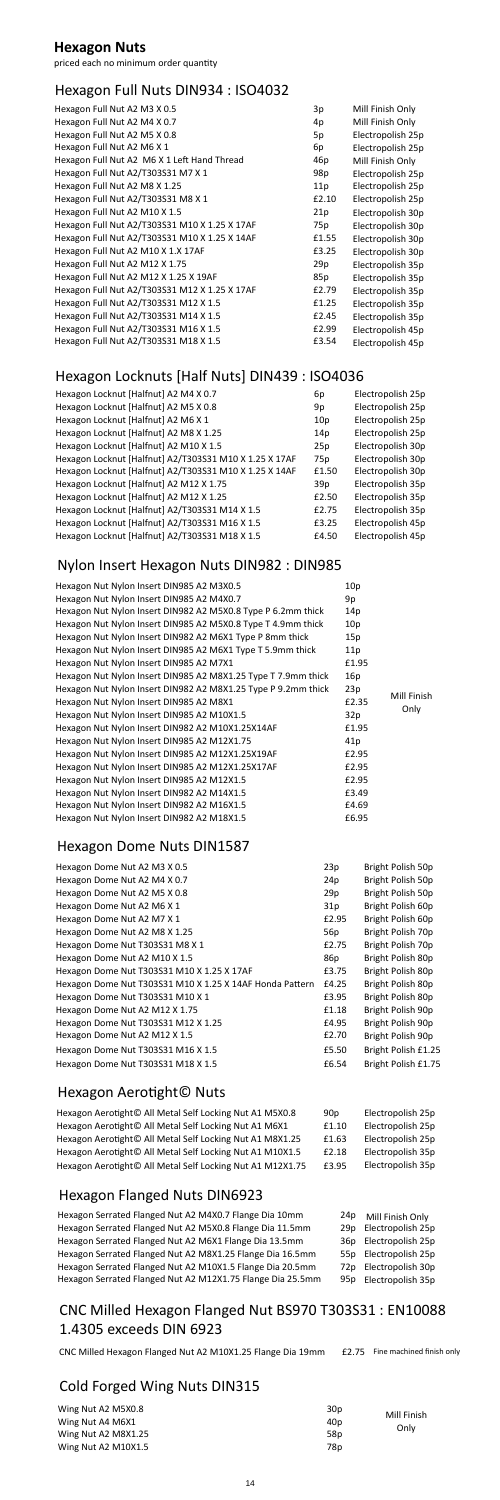15

### **Machine Screws**

### Slotted Cheesehead Machine Screws DIN84 : ISO1207

| Slotted Cheesehead Screw A2 M5X8X0.8mm<br>Slotted Cheesehead Screw A2 M5X10X0.8mm<br>Slotted Cheesehead Screw A2 M5X12X0.8mm<br>Slotted Cheesehead Screw A2 M5X16X0.8mm<br>Slotted Cheesehead Screw A2 M5X25X0.8mm                                                                          | 12p<br>12p<br>14p<br>16p<br>18p                           | Electropolish 25p |
|---------------------------------------------------------------------------------------------------------------------------------------------------------------------------------------------------------------------------------------------------------------------------------------------|-----------------------------------------------------------|-------------------|
| Slotted Cheesehead Screw A2 M6X12X1mm<br>Slotted Cheesehead Screw A2 M6X16X1mm<br>Slotted Cheesehead Screw A2 M6X20X1mm<br>Slotted Cheesehead Screw A2 M6X30X1mm<br>Slotted Cheesehead Screw A2 M6X35X1mm<br>Slotted Cheesehead Screw A2 M6X40X1mm<br>Slotted Cheesehead Screw A2 M6X50X1mm | 14p<br>16p<br>18p<br>20 <sub>p</sub><br>22p<br>23p<br>28p | Electropolish 25p |

### Posi Countersunk Machine Screws DIN965 : ISO7046

## Raised Head Slotted Countersunk Machine Screws DIN964 : ISO2010

| Posi Countersunk Screw A2 M3X6X0.5mm  | 5p  |                   |
|---------------------------------------|-----|-------------------|
| Posi Countersunk Screw A2 M3X8X0.5mm  | 5p  |                   |
| Posi Countersunk Screw A2 M3X10X0.5mm | 8p  |                   |
| Posi Countersunk Screw A2 M3X12X0.5mm | 9p  | Mill finish only  |
| Posi Countersunk Screw A2 M3X16X0.5mm | 9p  |                   |
| Posi Countersunk Screw A2 M3X20X0.5mm | 11p |                   |
| Posi Countersunk Screw A2 M3X25X0.5mm | 12p |                   |
| Posi Countersunk Screw A2 M4X10X0.7mm | 12p |                   |
| Posi Countersunk Screw A2 M4X12X0.7mm | 12p |                   |
| Posi Countersunk Screw A2 M4X16X0.7mm | 12p |                   |
| Posi Countersunk Screw A2 M4X20X0.7mm | 13p | Electropolish 25p |
| Posi Countersunk Screw A2 M4X20X0.7mm | 15p |                   |
| Posi Countersunk Screw A2 M4X30X0.7mm | 18p |                   |
| Posi Countersunk Screw A2 M4X40X0.7mm | 22p |                   |
| Posi Countersunk Screw A2 M5X10X0.8mm | 12p |                   |
| Posi Countersunk Screw A2 M5X12X0.8mm | 14p |                   |
| Posi Countersunk Screw A2 M5X16X0.8mm | 15p | Electropolish 25p |
| Posi Countersunk Screw A2 M5X20X0.8mm | 17p |                   |
| Posi Countersunk Screw A2 M5X25X0.8mm | 21p |                   |
| Posi Countersunk Screw A2 M5X30X0.8mm | 23p |                   |
| Posi Countersunk Screw A2 M6X10X1mm   | 16p |                   |
| Posi Countersunk Screw A2 M6X12X1mm   | 17p |                   |
| Posi Countersunk Screw A2 M6X16X1mm   | 17p | Electropolish 25p |
| Posi Countersunk Screw A2 M6X25X1mm   | 22p |                   |
| Posi Countersunk Screw A2 M6X35X1mm   | 25p |                   |
| Posi Countersunk Screw A2 M6X40X1mm   | 29p |                   |

### Slotted Countersunk Machine Screws DIN963 : ISO2009

| Slotted Countersunk Screw A2 M3X10X0.5mm | 8p              |                  |
|------------------------------------------|-----------------|------------------|
| Slotted Countersunk Screw A2 M3X30X0.5mm | 14p             | Mill Finish only |
| Slotted Countersunk Screw A2 M6X30X1mm   | 23p             |                  |
| Slotted Countersunk Screw A2 M6X55X1mm   | 50 <sub>D</sub> |                  |

### Raised Head Posi Countersunk Machine Screws DIN966 : ISO2010

| Slotted Pan Screw A2 M3X10X0.5mm | 8p              |                   |
|----------------------------------|-----------------|-------------------|
| Slotted Pan Screw A2 M3X12X0.5mm | 8p              |                   |
| Slotted Pan Screw A2 M3X20X0.5mm | 9p              | Mill Finish only  |
| Slotted Pan Screw A2 M3X25X0.5mm | 10p             |                   |
| Slotted Pan Screw A2 M3X30X0.5mm | 11p             |                   |
| Slotted Pan Screw A2 M4X6X0.7mm  | 9p              |                   |
| Slotted Pan Screw A2 M4X10X0.7mm | 10p             |                   |
| Slotted Pan Screw A2 M4X12X0.7mm | 10p             | Electropolish 25p |
| Slotted Pan Screw A2 M4X25X0.7mm | 12p             |                   |
| Slotted Pan Screw A2 M4X30X0.7mm | 14p             |                   |
| Slotted Pan Screw A2 M4X50X0.7mm | 19p             |                   |
| Slotted Pan Screw A2 M5X8X0.8mm  | 9p              |                   |
| Slotted Pan Screw A2 M5X10X0.8mm | 11p             |                   |
| Slotted Pan Screw A2 M5X12X0.8mm | 11p             |                   |
| Slotted Pan Screw A4 M5X16X0.8mm | 12p             | Electropolish 25p |
| Slotted Pan Screw A2 M5X20X0.8mm | 14p             |                   |
| Slotted Pan Screw A2 M5X50X0.8mm | 23p             |                   |
| Slotted Pan Screw A2 M5X60X0.8mm | 26p             |                   |
| Slotted Pan Screw A2 M6X10X1mm   | 10 <sub>p</sub> |                   |
| Slotted Pan Screw A2 M6X16X1mm   | 15p             |                   |
| Slotted Pan Screw A2 M6X30X1mm   | 20p             | Electropolish 25p |
| Slotted Pan Screw A2 M6X50X1mm   | 35p             |                   |
| Slotted Pan Screw A2 M6X55X1mm   | 41 <sub>p</sub> |                   |

| Raised Slotted Countersunk Screw A2 M3X6X0.5mm  | 5p              | Mill Finish only  |
|-------------------------------------------------|-----------------|-------------------|
| Raised Slotted Countersunk Screw A2 M3X8X0.5mm  | 5p              |                   |
| Raised Slotted Countersunk Screw A2 M4X12X0.7mm | 10 <sub>p</sub> |                   |
| Raised Slotted Countersunk Screw A2 M4X25X0.7mm | 15p             |                   |
| Raised Slotted Countersunk Screw A2 M4X30X0.7mm | 19 <sub>p</sub> |                   |
| Raised Slotted Countersunk Screw A2 M5X8X0.8mm  | 16p             | Electropolish 25p |
| Raised Slotted Countersunk Screw A2 M5X25X0.8mm | 28p             |                   |
| Raised Slotted Countersunk Screw A2 M5X30X0.8mm | 30p             |                   |
| Raised Slotted Countersunk Screw A2 M6X12X1mm   | 14p             |                   |
| Raised Slotted Countersunk Screw A2 M6X40X1mm   | 70 <sub>p</sub> |                   |
|                                                 |                 |                   |

| Raised Posi Countersunk Screw A2 M3X20X0.5mm | 37p | Mill Finish only  |
|----------------------------------------------|-----|-------------------|
| Raised Posi Countersunk Screw A2 M3X25X0.5mm | 37p |                   |
| Raised Posi Countersunk Screw A2 M4X8X0.7mm  | 12p |                   |
| Raised Posi Countersunk Screw A2 M4X12X0.7mm | 20p | Electropolish 25p |
| Raised Posi Countersunk Screw A2 M4X16X0.7mm | 24p |                   |
| Raised Posi Countersunk Screw A2 M4X30X0.7mm | 37p |                   |
| Raised Posi Countersunk Screw A2 M5X12X0.8mm | 26p |                   |
| Raised Posi Countersunk Screw A2 M5X16X0.8mm | 30p | Electropolish 25p |
| Raised Posi Countersunk Screw A2 M5X20X0.8mm | 37p |                   |
| Raised Posi Countersunk Screw A2 M6X16X1mm   | 42p |                   |
| Raised Posi Countersunk Screw A2 M6X20X1mm   | 56p | Electropolish 25p |
| Raised Posi Countersunk Screw A2 M6X30X1mm   | 60p |                   |

### Slotted Pan Machine Screws DIN85 : ISO1580

| Posi Pan Screw A2 M3X6X0.5mm<br>Posi Pan Screw A2 M3X8X0.5mm | 11p<br>11p |                   |
|--------------------------------------------------------------|------------|-------------------|
| Posi Pan Screw A2 M3X10X0.5mm                                | 11p        |                   |
| Posi Pan Screw A2 M3X16X0.5mm                                | 11p        | Mill Finish Only  |
| Posi Pan Screw A2 M3X20X0.5mm                                | 12p        |                   |
| Posi Pan Screw A2 M3X25X0.5mm                                | 12p        |                   |
|                                                              |            |                   |
| Posi Pan Screw A2 M4X8X0.7mm                                 | 9p         |                   |
| Posi Pan Screw A2 M4X10X0.7mm                                | 10p        |                   |
| Posi Pan Screw A2 M4X12X0.7mm                                | 10p        |                   |
| Posi Pan Screw A2 M4X16X0.7mm                                | 11p        |                   |
| Posi Pan Screw A2 M4X20X0.7mm                                | 12p        | Electropolish 25p |
| Posi Pan Screw A2 M4X25X0.7mm                                | 14p        |                   |
| Posi Pan Screw A2 M4X30X0.7mm                                | 16p        |                   |
| Posi Pan Screw A2 M4X35X0.7mm                                | 18p        |                   |
| Posi Pan Screw A2 M4X60X0.7mm                                | 85p        |                   |
|                                                              |            |                   |
| Posi Pan Screw A2 M5X8X0.8mm                                 | 11p        |                   |
| Posi Pan Screw A2 M5X10X0.8mm                                | 12p        |                   |
| Posi Pan Screw A2 M5X12X0.8mm                                | 12p        |                   |
| Posi Pan Screw A2 M5X16X0.8mm                                | 13p        |                   |
| Posi Pan Screw A2 M5X20X0.8mm                                | 15p        | Electropolish 25p |
| Posi Pan Screw A2 M5X25X0.8mm                                | 16p        |                   |
| Posi Pan Screw A2 M5X30X0.8mm                                | 19p        |                   |
| Posi Pan Screw A2 M5X35X0.8mm                                | 21p        |                   |
| Posi Pan Screw A2 M5X40X0.8mm                                | 23p        |                   |
| Posi Pan Screw A2 M5X50X0.8mm                                | 30p        |                   |
| Posi Pan Screw A2 M6X10X1mm                                  | 12p        |                   |
| Posi Pan Screw A2 M6X12X1mm                                  | 12p        |                   |
| Posi Pan Screw A2 M6X16X1mm                                  | 15p        |                   |
| Posi Pan Screw A2 M6X20X1mm                                  | 17p        |                   |
| Posi Pan Screw A2 M6X25X1mm                                  | 19p        | Electropolish 25p |
| Posi Pan Screw A2 M6X30X1mm                                  | 21p        |                   |
| Posi Pan Screw A2 M6X35X1mm                                  | 26p        |                   |
| Posi Pan Screw A2 M6X40X1mm                                  | 28p        |                   |
| Posi Pan Screw A2 M6X50X1mm                                  | 36p        |                   |

### Posi Pan Machine Screws DIN7985 : ISO7045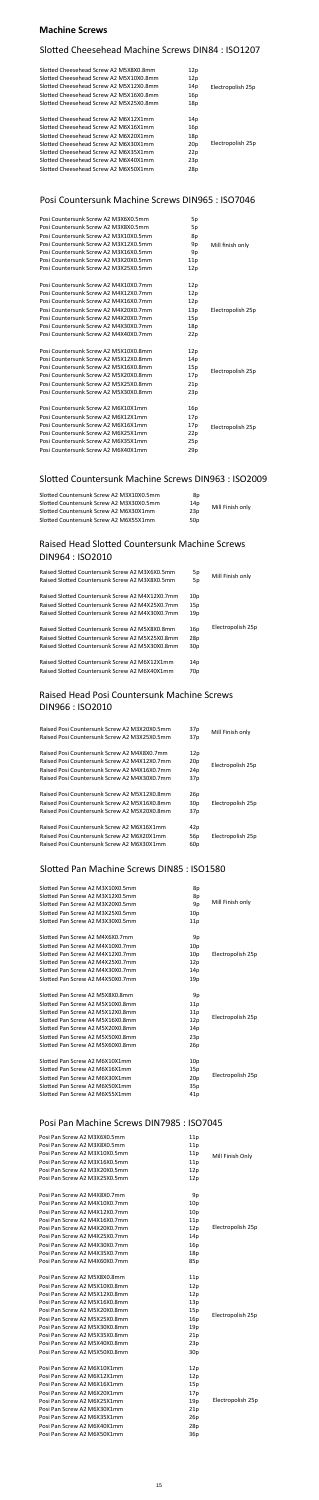## **Studs**

### Allthread Studding DIN975

'Allthread' studding is available only in coarse thread and although longer lengths can be supplied if required they should not be used as Engine Fixings or in lieu of exhaust studs, both these applications require bar which has been specially cut and threaded to the correct lengths.

Stainless Steel is the only practical material to use when replacing corroded originals. All exhaust studs are made from enhanced corrosion resistant T316 material. We recommend the use of all metal Aerotight© nuts on exhaust studs - all metal construction works like a nylon insert nut but can be used in areas of extreme heat. Flanged nuts are also popular – prices are shown for both. If you require a set of exhaust studs where the stud exceeds 51mm overall length please refer to the double ended studs section. The shortest overall length we can manufacture is 35mm.

| Allthread Studding A2 M3X0.5 300mm cut length Mill finish   | 95p   |
|-------------------------------------------------------------|-------|
| Allthread Studding A2 M4X0.7 300mm cut length Mill finish   | 95p   |
| Allthread Studding A2 M5X0.8 300mm cut length Mill finish   | 95p   |
| Allthread Studding A2 M6X1 300mm cut length Mill finish     | 95p   |
| Allthread Studding A2 M8X1.25 300mm cut length Mill finish  | £1.95 |
| Allthread Studding A2 M10X1.5 300mm cut length Mill finish  | £2.75 |
| Allthread Studding A2 M12X1.75 300mm cut length Mill finish | £3.95 |

## Exhaust Studs DIN939 :T303S31

### Double Ended Studs DIN939 :T303S31

Many motorcycle engine to frame fasteners require bolts too long to replace in stainless as most stainless manufacturers don't produce bolts longer than about 250mm. For customers requiring M8 bolts longer than about 150mm or M10 and M12 bolts longer than 250mm we supply studs produced from T303 Round Bar with die cut threads 15-17mm each end including flat washers and your choice of either nylon insert nut supplied as standard or Aerotight© metal locknut if you prefer. When ordering length of stud required please supply EI-THER the absolute length ie the stud length required OR specify the length of the bolt the stud is to replace [measured from under the head] and we will do the rest.

| Exhaust Stud M6X1 [>35mm < 51mm overall length] EN1.4305 : T303S31 Mill Fin-<br>ish | £3.65  |
|-------------------------------------------------------------------------------------|--------|
| Exhaust Stud M8X1.25 [>35mm < 51mm overall length] EN1.4305 : T303S31 Mill          |        |
| Finish                                                                              | £3.90  |
| Exhaust Stud M6X1 [>35mm < 51mm overall length] EN1.4305 : T303S31 Mill Fin-        |        |
| ish 4 set inc Flanged Nuts                                                          | £14.75 |
| Exhaust Stud M6X1 [>35mm < 51mm overall length] EN1.4305 : T303S31 Mill Fin-        |        |
| ish 4 set inc Aerotight© Nuts                                                       | £18.70 |
| Exhaust Stud M6X1 [>35mm < 51mm overall length] EN1.4305 : T303S31 Mill Fin-        |        |
| ish 6 set inc Flanged Nuts                                                          | £21.75 |
| Exhaust Stud M6X1 [>35mm < 51mm overall length] EN1.4305 : T303S31 Mill Fin-        |        |
| ish 6 set inc Aerotight© Nuts                                                       | £34.75 |
| Exhaust Stud M6X1 [>35mm < 51mm overall length] EN1.4305 : T303S31 Mill Fin-        |        |
| ish 8 set inc Flanged Nuts                                                          | £28.75 |
| Exhaust Stud M6X1 [>35mm < 51mm overall length] EN1.4305 : T303S31 Mill Fin-        |        |
| ish 8 set inc Aerotight© Nuts                                                       | £36.50 |
| Exhaust Stud M8X1.25 [>35mm < 51mm overall length] EN1.4305 : T303S31 Mill          |        |
| Finish 4 set inc Flanged Nuts                                                       | £15.50 |
| Exhaust Stud M8X1.25 [>35mm < 51mm overall length] EN1.4305 : T303S31 Mill          |        |
| Finish 4 set inc Aerotight© Nuts                                                    | £21.52 |
| Exhaust Stud M8X1.25 [>35mm < 51mm overall length] EN1.4305 : T303S31 Mill          |        |
| Finish 6 set inc Flanged Nuts                                                       | £22.68 |
| Exhaust Stud M8X1.25 [>35mm < 51mm overall length] EN1.4305 : T303S31 Mill          |        |
| Finish 6 set inc Aerotight©Nuts                                                     | £31.25 |
| Exhaust Stud M8X1.25 [>35mm < 51mm overall length] EN1.4305 : T303S31 Mill          |        |
| Finish 8 set inc Flanged Nuts                                                       | £29.50 |
| Exhaust Stud M8X1.25 [>35mm < 51mm overall length] EN1.4305 : T303S31 Mill          |        |
| Finish 8 set inc Aerotight© Nuts                                                    | £39.95 |
|                                                                                     |        |

| Stainless Steel Stud M6X1 [>51mm < 125mm overall length] EN1.4305 : T303S31<br>Mill Finish                                                                                | £4.65  |
|---------------------------------------------------------------------------------------------------------------------------------------------------------------------------|--------|
| Stainless Steel Stud M6X1 [>125mm < 250mm overall length] EN1.4305 : T303S31<br>Mill Finish                                                                               | £5.75  |
| Stainless Steel Stud M6X1 [>250mm <375mm overall length] EN1.4305 : T303S31<br>Mill Finish                                                                                | £6.75  |
| Stainless Steel Stud M8X1.25 [>51mm < 125mm overall length] EN1.4305 :<br>T303S31 Mill Finish                                                                             | £4.90  |
| Stainless Steel Stud M8X1.25 [>125mm < 250mm overall length] EN1.4305 :<br>T303S31 Mill Finish                                                                            | £6.00  |
| Stainless Steel Stud M8X1.25 [>250mm <375mm overall length] EN1.4305 :<br>T303S31 Mill Finish                                                                             | £7.00  |
| Stainless Steel Stud M10X1.5 [>51mm < 125mm overall length] EN1.4305 :<br>T303S31 Mill Finish                                                                             | £6.00  |
| Stainless Steel Stud M10X1.5 [>125mm < 250mm overall length] EN1.4305 :<br>T303S31 Mill Finish                                                                            | £7.00  |
| Stainless Steel Stud M10X1.5 [>250mm <375mm overall length] EN1.4305 :<br>T303S31 Mill Finish                                                                             | £8.00  |
| Stainless Steel Stud M10X1.5 [>375mm <475mm overall length] EN1.4305 :<br>T303S31 Mill Finish                                                                             | £9.00  |
| Stainless Steel Stud M12X1.75 [>51mm < 125mm overall length] EN1.4305 :<br>T303S31 Mill Finish                                                                            | £8.50  |
| Stainless Steel Stud M12X1.75 [>125mm < 250mm overall length] EN1.4305 :<br>T303S31 Mill Finish                                                                           | £9.50  |
| Stainless Steel Stud M12X1.75 [>250mm <375mm overall length] EN1.4305 :<br>T303S31 Mill Finish<br>Stainless Steel Stud M12X1.75 [>375mm <475mm overall length] EN1.4305 : | £10.50 |
| T303S31 Mill Finish                                                                                                                                                       | £11.50 |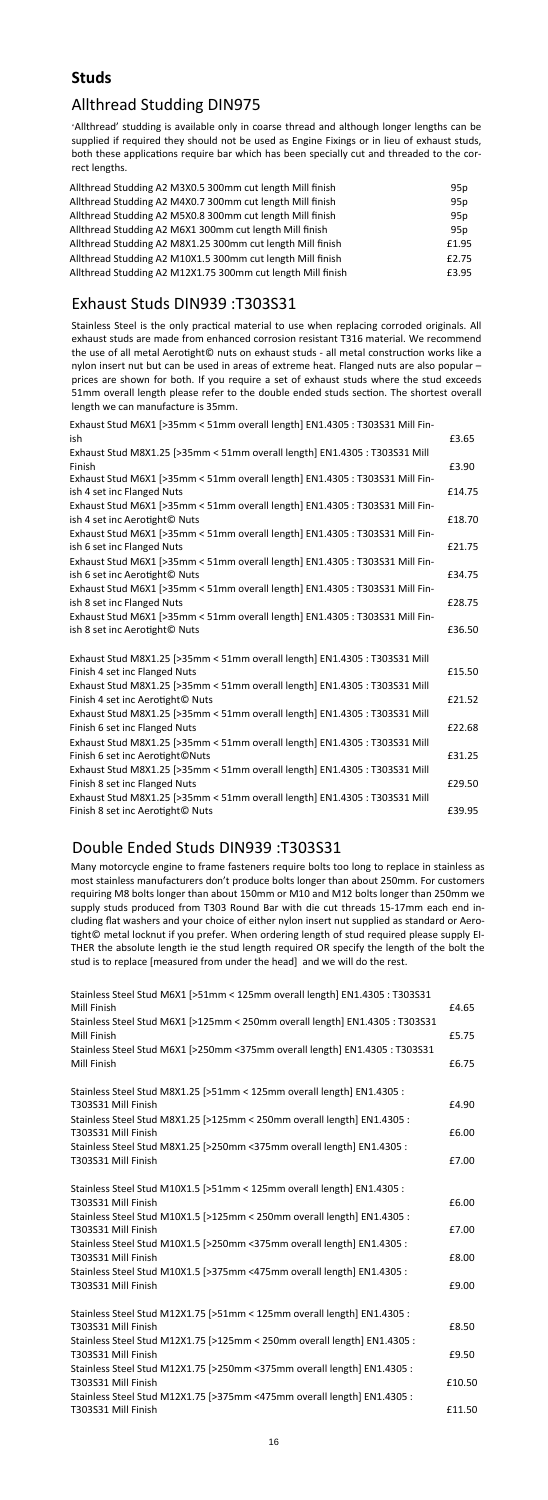## **Self Tapping Screws**

### Self Tapping Screws Posi Pan DIN7981 : ISO7049

Note all self tappers are now priced individually

| Self Tapping Screw Posi Pan Head A2 No4X3/8" [2.9X9.5mm]<br>Self Tapping Screw Posi Pan Head A2 No4X1/2" [2.9X12.5mm]<br>Self Tapping Screw Posi Pan Head A2 No4X3/4" [2.9X20mm]<br>Self Tapping Screw Posi Pan Head A2 No4X1" [2.9X25mm]                                                                                                                                                                                                                                              | 4p<br>4p<br>4p<br>5p                               | Electro<br>25p |
|----------------------------------------------------------------------------------------------------------------------------------------------------------------------------------------------------------------------------------------------------------------------------------------------------------------------------------------------------------------------------------------------------------------------------------------------------------------------------------------|----------------------------------------------------|----------------|
| Self Tapping Screw Posi Pan Head A2 No6X1/4" [3.5X6.5mm]<br>Self Tapping Screw Posi Pan Head A2 No6X3/8" [3.5X9.5mm]<br>Self Tapping Screw Posi Pan Head A2 No6X1/2" [3.5X12.5mm]<br>Self Tapping Screw Posi Pan Head A2 No6X3/4" [3.5X20mm]<br>Self Tapping Screw Posi Pan Head A2 No6X1" [3.5X25mm]<br>Self Tapping Screw Posi Pan Head A2 No6X11/4" [3.5X32mm]<br>Self Tapping Screw Posi Pan Head A2 No6X11/2" [3.5X38mm]                                                          | 5p<br>5p<br>5p<br>5p<br>6p<br>7p<br>7p             | Electro<br>25p |
| Self Tapping Screw Posi Pan Head A2 No8X1/2" [4.2X12.5mm]<br>Self Tapping Screw Posi Pan Head A2 No8X3/4" [4.2X20mm]<br>Self Tapping Screw Posi Pan Head A2 No8X1" [4.2X25mm]<br>Self Tapping Screw Posi Pan Head A2 No8X11/4" [4.2X32mm]<br>Self Tapping Screw Posi Pan Head A2 No8X11/2" [4.2X38mm]<br>Self Tapping Screw Posi Pan Head A2 No8X13/4" [4.2X45mm]<br>Self Tapping Screw Posi Pan Head A2 No8X2" [4.2X50mm]<br>Self Tapping Screw Posi Pan Head A2 No8X21/2" [4.2X62mm] | 5p<br>7p<br>10p<br>12p<br>14p<br>16p<br>16p<br>18p | Electro<br>25p |
| Self Tapping Screw Posi Pan Head A2 No10X1/2" [4.4X12.5mm]<br>Self Tapping Screw Posi Pan Head A2 No10X3/4" [4.4X20mm]<br>Self Tapping Screw Posi Pan Head A2 No10X1" [4.4X25mm]<br>Self Tapping Screw Posi Pan Head A2 No10X11/4" [4.4X32mm]<br>Self Tapping Screw Posi Pan Head A2 No10X11/2" [4.4X38mm]<br>Self Tapping Screw Posi Pan Head A2 No10X2" [4.4X50mm]                                                                                                                   | 10p<br>12p<br>14p<br>15p<br>16p<br>20p             | Electro<br>25p |
| Self Tapping Screw Posi Pan Head A2 No12X1/2" [5.5X12.5mm]<br>Self Tapping Screw Posi Pan Head A2 No12X3/4" [5.5X20mm]<br>Self Tapping Screw Posi Pan Head A2 No12X1" [5.5X25mm]<br>Self Tapping Screw Posi Pan Head A2 No12X11/4" [5.5X32mm]<br>Self Tapping Screw Posi Pan Head A2 No12X11/2" [5.5X38mm]                                                                                                                                                                             | 12p<br>13p<br>17p<br>19p<br>21p                    | Electro<br>25p |

Note all self tappers are now priced individually

## Self Tapping Screws Posi Csk DIN7982 : ISO7050

Note all self tappers are now priced individually

| Self Tapping Screw Posi Csk Head A2 No4X3/8" [2.9X9.5mm]   | 4p  |         |
|------------------------------------------------------------|-----|---------|
| Self Tapping Screw Posi Csk Head A2 No4X1/2" [2.9X12.5mm]  | 4p  |         |
| Self Tapping Screw Posi Csk Head A2 No4X5/8" [2.9X16mm]    | 4p  | Electro |
| Self Tapping Screw Posi Csk Head A2 No4X3/4" [2.9X20mm]    | 4p  | 25p     |
| Self Tapping Screw Posi Csk Head A2 No4X1" [2.9X25mm]      | 5p  |         |
|                                                            |     |         |
| Self Tapping Screw Posi Csk Head A2 No6X1/4" [3.5X6.5mm]   | 5p  |         |
| Self Tapping Screw Posi Csk Head A2 No6X3/8" [3.5X9.5mm]   | 5p  |         |
| Self Tapping Screw Posi Csk Head A2 No6X1/2" [3.5X12.5mm]  | 5p  | Electro |
| Self Tapping Screw Posi Csk Head A2 No6X3/4" [3.5X20mm]    | 5p  | 25p     |
| Self Tapping Screw Posi Csk Head A2 No6X1" [3.5X25mm]      | 6p  |         |
| Self Tapping Screw Posi Csk Head A2 No6X11/4" [3.5X32mm]   | 7p  |         |
| Self Tapping Screw Posi Csk Head A2 No6X11/2" [3.5X38mm]   | 7p  |         |
|                                                            |     |         |
| Self Tapping Screw Posi Csk Head A2 No8X3/8" [4.2X9.5mm]   | 5p  |         |
| Self Tapping Screw Posi Csk Head A2 No8X1/2" [4.2X12.5mm]  | 5p  |         |
| Self Tapping Screw Posi Csk Head A2 No8X5/8" [4.2X16mm]    | 6p  |         |
| Self Tapping Screw Posi Csk Head A2 No8X3/4" [4.2X20mm]    | 7p  |         |
| Self Tapping Screw Posi Csk Head A2 No8X1" [4.2X25mm]      | 10p | Electro |
| Self Tapping Screw Posi Csk Head A2 No8X11/4" [4.2X32mm]   | 12p | 25p     |
| Self Tapping Screw Posi Csk Head A2 No8X11/2" [4.2X38mm]   | 14p |         |
| Self Tapping Screw Posi Csk Head A2 No8X13/4" [4.2X45mm]   | 16p |         |
| Self Tapping Screw Posi Csk Head A2 No8X2" [4.2X50mm]      | 16p |         |
| Self Tapping Screw Posi Csk Head A2 No8X21/2" [4.2X62mm]   | 18p |         |
|                                                            |     |         |
| Self Tapping Screw Posi Csk Head A2 No10X1/2" [4.4X12.5mm] | 10p |         |
| Self Tapping Screw Posi Csk Head A2 No10X3/4" [4.4X20mm]   | 12p |         |
| Self Tapping Screw Posi Csk Head A2 No10X1" [4.4X25mm]     | 14p | Electro |
| Self Tapping Screw Posi Csk Head A2 No10X11/4" [4.4X32mm]  | 15p | 25p     |
| Self Tapping Screw Posi Csk Head A2 No10X11/2" [4.4X38mm]  | 16p |         |
| Self Tapping Screw Posi Csk Head A2 No10X2" [4.4X50mm]     | 20p |         |
|                                                            |     |         |
| Self Tapping Screw Posi Csk Head A2 No12X1/2" [5.5X12.5mm] | 12p |         |
| Self Tapping Screw Posi Csk Head A2 No12X3/4" [5.5X20mm]   | 13p | Electro |
| Self Tapping Screw Posi Csk Head A2 No12X1" [5.5X25mm]     | 17p | 25p     |
| Self Tapping Screw Posi Csk Head A2 No12X11/4" [5.5X32mm]  | 19p |         |
| Self Tapping Screw Posi Csk Head A2 No12X11/2" [5.5X38mm]  | 21p |         |

### Self Tapping Screws Slotted Pan DIN7971 : ISO1481

| Self Tapping Screw Slotted Pan Head A2 No8X3/4" [4.2X20mm]    | 7p  | Electro |
|---------------------------------------------------------------|-----|---------|
| Self Tapping Screw Slotted Pan Head A2 No10X1/2" [4.4X12.5mm] | 11p | 25p     |
| Self Tapping Screw Slotted Pan Head A2 No10X3/4" [4.4X20mm]   | 12p |         |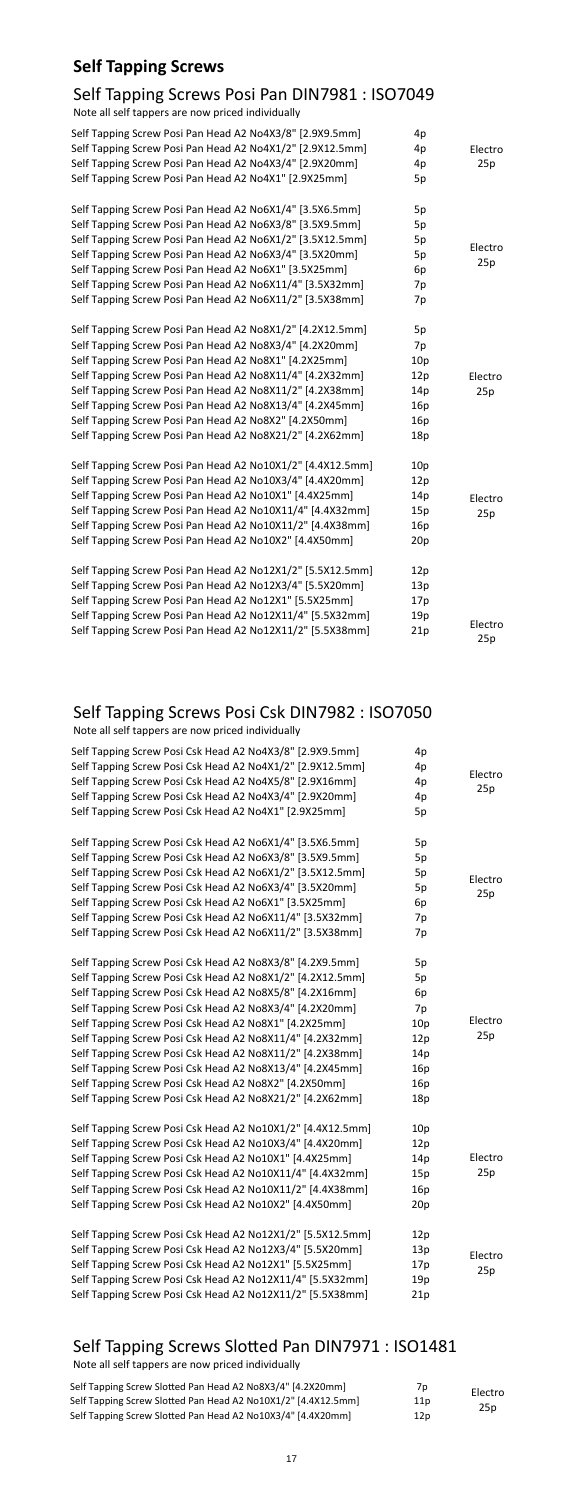#### **Miscellaneous Items**

#### Banjo Bolts

|                       | SINGLE BANJO BOLT M10 X 1mm X 9/16AF" inc COPPER CRUSH WASHERS<br>SINGLE BANJO BOLT M10 X 1.25mm X 9/16AF" inc COPPER CRUSH WASHERS<br>DOUBLE BANJO BOLT M10 X 1mm X 9/16AF" inc COPPER CRUSH WASHERS<br>DOUBLE BANJO BOLT M10 X 1.25mm X 9/16AF" inc COPPER CRUSH WASHERS<br>SINGLE BANJO BOLT 3/8" UNF X 9/16AF" inc COPPER CRUSH WASHERS<br>SINGLE BANJO BOLT 7/16" UNF X 9/16AF" inc COPPER CRUSH WASHERS<br>COPPER CRUSH WASHER SUITABLE FOR 3/8"" or 10mm BANJO BOLTS | £3.90<br>£4.25<br>£3.90<br>£4.25<br>£2.90<br>£11.95<br>25p | <b>Bright</b><br>Polish<br>90 <sub>p</sub> |
|-----------------------|-----------------------------------------------------------------------------------------------------------------------------------------------------------------------------------------------------------------------------------------------------------------------------------------------------------------------------------------------------------------------------------------------------------------------------------------------------------------------------|------------------------------------------------------------|--------------------------------------------|
| <b>Bleed Nipples</b>  |                                                                                                                                                                                                                                                                                                                                                                                                                                                                             |                                                            |                                            |
|                       | EN10088 1.4305 : BS970 T303S31 Fine Machined Finish                                                                                                                                                                                                                                                                                                                                                                                                                         |                                                            |                                            |
|                       | EN10088 1.4401 : BS970 T316S31 Fine Machined Finish                                                                                                                                                                                                                                                                                                                                                                                                                         |                                                            |                                            |
|                       | BLEED NIPPLE T303 M6X1mm                                                                                                                                                                                                                                                                                                                                                                                                                                                    | £6.75                                                      |                                            |
|                       | BLEED NIPPLE T303 1/4" UNF                                                                                                                                                                                                                                                                                                                                                                                                                                                  | £5.95                                                      |                                            |
|                       | BLEED NIPPLE T303 M7X1mm                                                                                                                                                                                                                                                                                                                                                                                                                                                    | £4.95                                                      |                                            |
|                       | BLEED NIPPLE T316 M7X1mm extra long Honda SOHC single disc type                                                                                                                                                                                                                                                                                                                                                                                                             | £6.95                                                      |                                            |
|                       | BLEED NIPPLE T316 M8X1mm electropolished finish                                                                                                                                                                                                                                                                                                                                                                                                                             | £6.50                                                      |                                            |
|                       | BLEED NIPPLE T303 M8X1.25mm                                                                                                                                                                                                                                                                                                                                                                                                                                                 | £4.25                                                      |                                            |
|                       | BLEED NIPPLE T303 M10X1mm                                                                                                                                                                                                                                                                                                                                                                                                                                                   | £6.95                                                      |                                            |
|                       | BLEED NIPPLE T303 M10X1.25mm                                                                                                                                                                                                                                                                                                                                                                                                                                                | £6.95                                                      |                                            |
|                       | <b>BREMBO BLEED NIPPLE CAP</b>                                                                                                                                                                                                                                                                                                                                                                                                                                              | £1.35                                                      |                                            |
|                       | Copper Anti Seize Compound                                                                                                                                                                                                                                                                                                                                                                                                                                                  |                                                            |                                            |
|                       | COPASLIP ANTI SEIZE COMPOUND 100g TUBE                                                                                                                                                                                                                                                                                                                                                                                                                                      | £7.00                                                      |                                            |
|                       | Loctite Thread Locking Compound                                                                                                                                                                                                                                                                                                                                                                                                                                             |                                                            |                                            |
|                       | LOCTITE 243 MEDIUM STRENGTH ANAEROBIC THREADLOCK 3ml                                                                                                                                                                                                                                                                                                                                                                                                                        | £6.95                                                      |                                            |
|                       | LOCTITE 2700 HIGH STRENGTH ANAEROBIC THREADLOCK 5ml                                                                                                                                                                                                                                                                                                                                                                                                                         | £10.95                                                     |                                            |
|                       |                                                                                                                                                                                                                                                                                                                                                                                                                                                                             |                                                            |                                            |
| <b>Grease Nipple</b>  |                                                                                                                                                                                                                                                                                                                                                                                                                                                                             |                                                            |                                            |
|                       | EN10088 1.4305 : BS970 T303S31                                                                                                                                                                                                                                                                                                                                                                                                                                              |                                                            |                                            |
|                       | STRAIGHT NECK GREASE NIPPLE T303S31 M6X1                                                                                                                                                                                                                                                                                                                                                                                                                                    | £2.99                                                      |                                            |
| Tie Rod Set           |                                                                                                                                                                                                                                                                                                                                                                                                                                                                             |                                                            |                                            |
|                       | TO SUIT CB400F GEARSHIFT ASSEMBLY                                                                                                                                                                                                                                                                                                                                                                                                                                           |                                                            |                                            |
|                       |                                                                                                                                                                                                                                                                                                                                                                                                                                                                             | £11.50                                                     |                                            |
| <b>Trunion Set</b>    |                                                                                                                                                                                                                                                                                                                                                                                                                                                                             |                                                            |                                            |
|                       | 2 PART SET TO SUIT MANY REAR DRUM BRAKES                                                                                                                                                                                                                                                                                                                                                                                                                                    | £9.50                                                      |                                            |
|                       |                                                                                                                                                                                                                                                                                                                                                                                                                                                                             |                                                            |                                            |
|                       |                                                                                                                                                                                                                                                                                                                                                                                                                                                                             |                                                            |                                            |
| <b>Hand Plug Taps</b> |                                                                                                                                                                                                                                                                                                                                                                                                                                                                             |                                                            |                                            |
| BS949: ISO529         |                                                                                                                                                                                                                                                                                                                                                                                                                                                                             |                                                            |                                            |
| PT5X0.8               | HIGH SPEED STEEL HAND PLUG TAP M5X0.8mm                                                                                                                                                                                                                                                                                                                                                                                                                                     | £6.35                                                      |                                            |
| PT6X1                 | HIGH SPEED STEEL HAND PLUG TAP M6X1mm                                                                                                                                                                                                                                                                                                                                                                                                                                       | £6.45                                                      |                                            |
| PT8X1.25              | HIGH SPEED STEEL HAND PLUG TAP M8X1.25mm                                                                                                                                                                                                                                                                                                                                                                                                                                    | £7.15                                                      |                                            |
|                       | PT10X1.25 HIGH SPEED STEEL HAND PLUG TAP M10X1.25mm                                                                                                                                                                                                                                                                                                                                                                                                                         | £16.95                                                     |                                            |
|                       | PT12X1.25 HIGH SPEED STEEL HAND PLUG TAP M12X1.25mm                                                                                                                                                                                                                                                                                                                                                                                                                         | £21.95                                                     |                                            |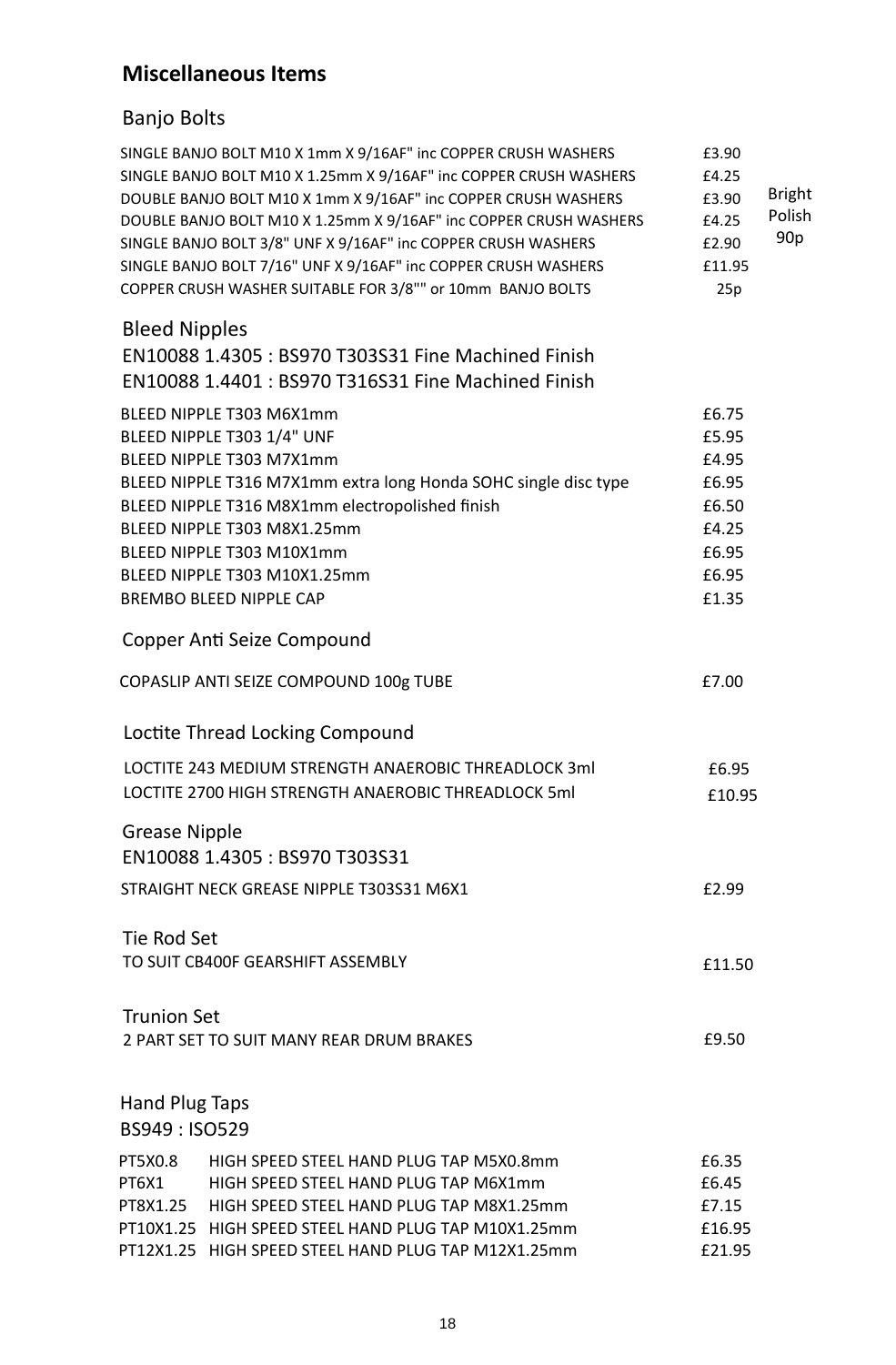## **Pins & Clips:**  Split Pins DIN94 : ISO1234

To keep things simple and straightforward we now stock just two lengths of this product in the respective diameter - easily cut with a pair of side cutters or similar if required. Only imperial sizes are manufactured so the nearest metric equivalant is shown in brackets.

| Split Pin A2 1/16"X1" [1.6X25mm]    | 9p  |
|-------------------------------------|-----|
| Split Pin A2 1/16"X11/2" [1.6X37mm] | 12p |
| Split Pin A2 5/64"X1" [2X25mm]      | 11p |
| Split Pin A2 5/64"X11/2" [2X37mm]   | 19p |
| Split Pin A2 3/32"X1" [2.5X25mm]    | 13p |
| Split Pin A2 3/32"X11/2" [2.5X37mm] | 21p |
| Split Pin A2 1/8"X1" [3X25mm]       | 18p |
| Split Pin A2 1/8"X11/2" [3X37mm]    | 23p |
| Split Pin A2 5/32"X1" [4X25mm]      | 31p |
| Split Pin A2 5/32"X11/2" [4X37mm]   | 48p |
| Split Pin A2 3/16"X1" [5X25mm]      | 77p |
| Split Pin A2 3/16"X11/2" [5X37mm]   | 86p |
|                                     |     |

## Retaining Clips [aka R clips] EN1.4401 : T316S31

Use where an electropolished alternative to a split pin is required

| Electropolished Stainless Steel R Clip grip range 5-7mm wire ø 1.2mm   | 70p             |
|------------------------------------------------------------------------|-----------------|
| Electropolished Stainless Steel R Clip grip range 9-11mm wire ø 1.4mm  | 70 <sub>p</sub> |
| Electropolished Stainless Steel R Clip grip range 11-14mm wire ø 1.8mm | 80 <sub>p</sub> |
| Electropolished Stainless Steel R Clip grip range 12-16mm wire ø 3mm   | £1.15           |
| Electropolished Stainless Steel R Clip grip range 18-21mm wire ø 2.6mm | £1.36           |
| Electropolished Stainless Steel R Clip grip range 21-23mm wire ø 3.3mm | £2.20           |
| Electropolished Stainless Steel R Clip grip range 23-26mm wire ø 3.7mm | £2.20           |

## Hose Clips [8mm narrow band] DIN3017

This ever popular narrow band hoseclip is 100% stainless steel incl the worm drive. Please do not confuse this product with similar products cheaper in price but which have a perforated band, the bands on this product are solid so there are no holes for soft compounds to squeeze through and resulting in uneven overall pressure as you tighten the band. Another benefit of this higher quality version is that a significantly higher pull up torque can be achieved - essential when a truly effective homogenous seal is needed on areas such as Carb Manifolds, Fork Gaiters, Coolant Pipes and suchlike.

| All Stainless T304 Narrow Band Hoseclip 8-22mm grip  | £1.76 |
|------------------------------------------------------|-------|
| All Stainless T304 Narrow Band Hoseclip 10-16mm grip | £1.82 |
| All Stainless T304 Narrow Band Hoseclip 20-32mm grip | £2.31 |
| All Stainless T304 Narrow Band Hoseclip 30-45mm grip | £2.38 |
| All Stainless T304 Narrow Band Hoseclip 32-50mm grip | £2.50 |
| All Stainless T304 Narrow Band Hoseclip 40-60mm grip | £2.60 |
| All Stainless T304 Narrow Band Hoseclip 50-70mm grip | £2.70 |
| All Stainless T304 Narrow Band Hoseclip 70-90mm grip | £3.05 |
| All Stainless T304 Narrow Band Hoseclip 77-97mm grip | £3.69 |

# Cushioned P Clips

### DIN3016 : BS5315

Made from Type 304 Stainless Steel these clamps are ideally suited to locating and supporting replacement brake hoses, if for any reason a softer material is needed the same thing is also available in Aluminium.

| Stainless Steel T304 cushion lined P clip 8mm closed diameter | £1.55 |
|---------------------------------------------------------------|-------|
| Aluminium cushion lined P clip 8mm closed diameter            | £1.50 |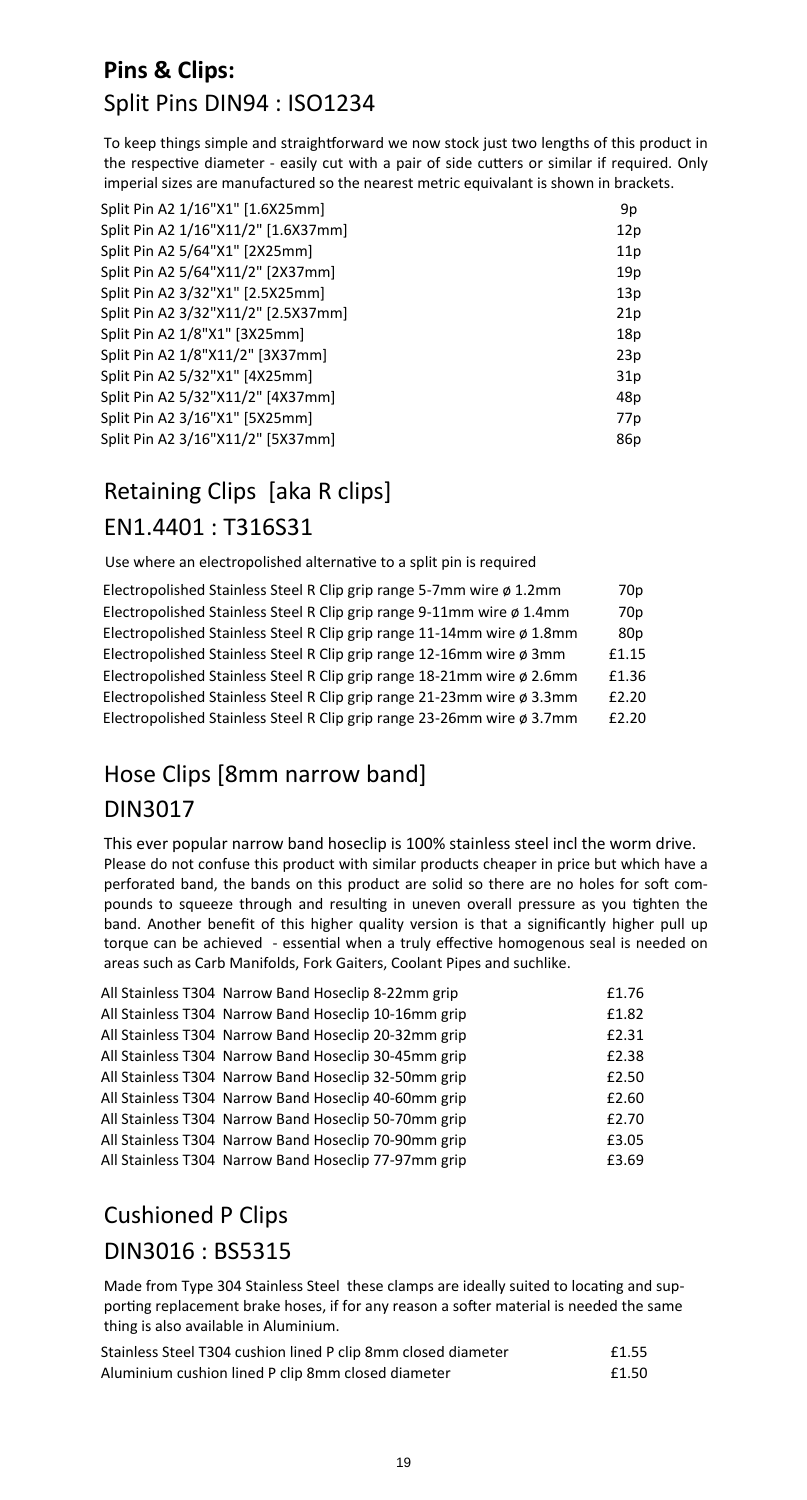You don't have to look very far nowadays to find people auctioning or offering cheap packs of bulk stainless steel fasteners. For some requirements and expectations they are fine and do the job, however we don't put any chipped washers and misshapen or under spec fasteners in any of our kits, the quality of our assortment packs is exactly the same as that of the rest of our product range.

In addition to the guarantee of quality most of our assortment packs are designed and specified with common motorcycle fastener sizes in mind and in addition quantities of nuts and washers supplied in these packs are in reasonable proportion to the number of screws and we clearly state the number of individual screw types in each pack. If you require all or any part of your kit polished then no problem the option is available.

Please remember though if you want a screw pack specifically for your bike visit the Kit Systems section.

One final thing we don't just throw everything into a plastic tub or jiffy bag all our kit systems are packed in plastic resealable bags - all the different screws, washer and nut diameters are separated so you find what you need quickly. If you order bright polished hexagons each piece is tissue wrapped.

Please note some of these packs are very heavy and have individual freight charges shown.

#### **Socket Cap M6** *asset Cap M6**<b>E33.95 <i>E33.95*

#### 120 nr hexagon head M6 [8-25mm length setscrews; 30-100mm length bolts], full width flat and rectangular section spring washers included for the nyloc and full nuts.

#### **Finish Options:**

70 nr hexagon head M6 [43nr] [16-25mm setscrews; 30-70mm bolts] & M8 [26nr] [16- 25mm setscrews; 30-70mm Bolts], full width flat and rectangular section spring washers included for the nyloc and full nuts. Includes a selection of penny washers [22nr].

#### **Finish Options:**

120no M6 socket caps 8 -100mm in length, smaller diameter flat washers which fit the underside of socket caps perfectly and square section locking washers. Full diameter flat and rectangular section lock washers are also supplied for the nyloc nuts [25nr] and full nuts [35nr].

#### **Finish Options:**

143nr hexagon head M6[89nr] [16-25mm setscrews; 30-75mm Bolts] & M8[54nr][16- 25mm setscrews; 30-75mm Bolts], full width flat and rectangular section spring washers included for the nyloc and full nuts. Includes a selection of penny washers [44nr].

#### **Finish Options:**

Electropolish all screws washers & plain nuts [not nylocs] £149.95. **Note: Freight charge on this item is £6.50** 

#### **Socket Cap 61 E20.95 E20.95**

61nr socket caps M6 [12-60mm lengths 48nr], M8 [16-50mm lengths 13nr], smaller diameter flat washers which fit the underside of socket caps perfectly and square section locking washers. Full width flat and rectangular section washers included for the nyloc and full nuts.

#### **Finish OpƟons:**

Electropolish all screws washers & plain nuts [not nylocs] £76.95. **Note: Postage on this item is £3.95** 

#### **Socket Cap 122 E39.50**

122nr socket caps M6 [12-60mm lengths 96nr], M8 [16-50mm lengths 26nr], smaller diameter flat washers which fit the underside of socket caps perfectly and square section locking washers. Full width flat and rectangular section washers included for the nyloc and full nuts.

#### **Finish Options:**

Electropolish all screws washers & plain nuts [not nylocs] £152.95. **Note: Postage on this item is £6.50** 

#### **Hex Head M6 £29.50**

Bright Polish all screws, electro polish all washers & plain nuts £93.95. **Note: Postage on this item is £6.50** 

#### **Hex Head 70 £27.00**

Bright Polish all screws, electro polish all washers & plain nuts £72.95. **Note: Postage on this item is £3.95.** 

#### **Hex Head 143 £51.50**

Bright Polish all screws, electro polish all washers & plain nuts £144.95.

#### **Note: Postage on this item is 6.50**

| <b>Washer Assortment 300pc M6-M12</b><br>300 piece flat washer assortment containing quantities of all flat and both types of spring<br>washers we supply ex stock from 6 to 12mm<br><b>Finish Options:</b><br>Electro polish all washers £80 | £34.95 |
|-----------------------------------------------------------------------------------------------------------------------------------------------------------------------------------------------------------------------------------------------|--------|
| <b>Washer Assortment 150pc M6-M12</b><br>Exactly as the 300pc described above but half the quantity<br><b>Finish Options:</b><br>Electro polish all washers £42                                                                               | £17.95 |
| <b>Hexagon Full Nut assortment 100pc</b><br>A selection of full nuts M5-M12 diameters including metric fine threaded 10&12mm<br><b>Finish Options:</b><br>Electro polish all nuts £25                                                         | £19.95 |
| <b>Hexagon Nyloc Nut assortment 50pc</b><br>A selection of nylon insert full nuts M5-M12 diameters including metric fine threaded<br>10&12mm<br>Finish Options: Not available for nylon insert nuts                                           | £31.95 |
| <b>Hexagon Mixed Nut Assortment</b><br>A combination of the nyloc and full nut assortments described above<br>Finish Options: Not available for nylon insert nuts, Electro polish all plain nuts £25                                          | £47.95 |

### **Fastener Assortment Packs:**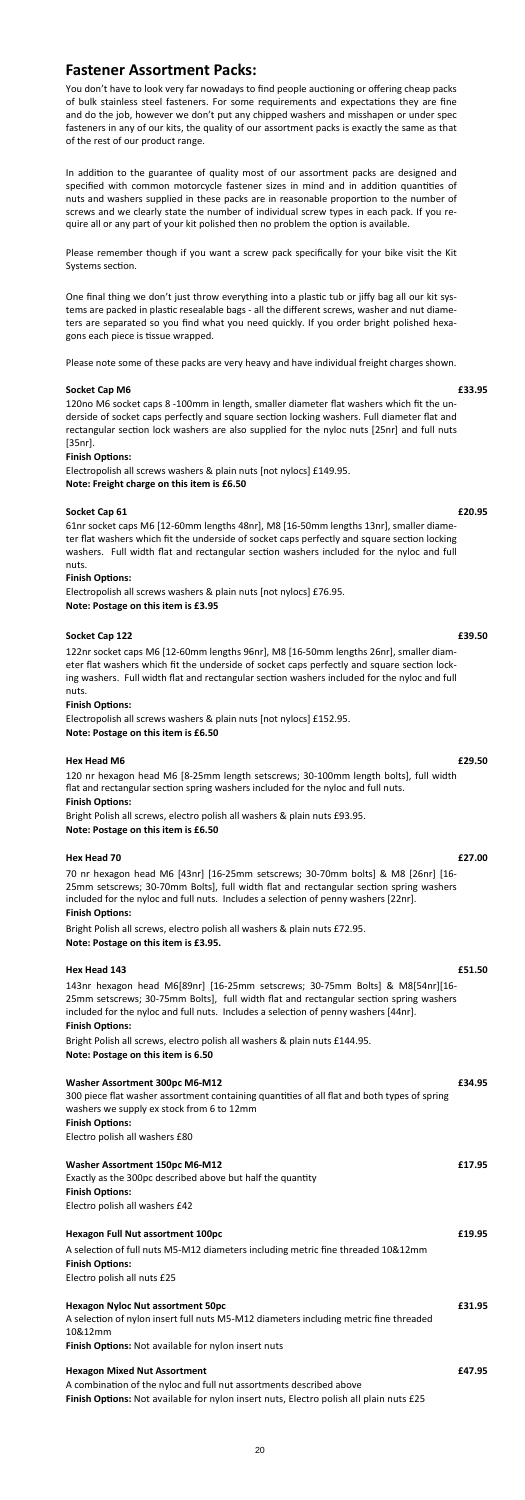#### **Outer Engine Cover screw kits [aka Crankcase Kits]**

These kits cover the outer engine covers typically alternator cover, points/ignition cover, clutch and chain/drive covers and all can be supplied plain finished, electropolished or 'dual polished'. There isn't room here to display the many dozens of kits we offer so please visit the website www.inoxgrp.co.uk and go to the Kit systems section

#### **Inox Fasteners unique Full Kit Systems**

Full Kit Systems is an range of pre packed fasteners exclusive to us at Inox Fasteners. The product is designed for restorers or customers needing to replace corroded fasteners beyond the outer engine covers in areas such as yokes, carburettors, engine to frame, mudguards and suchlike. Each model is broken down into a series of kits completely covering the bike with the products featured on this website. The product is convenient, unique and extremely good value for money even more so when you consider the prepacked nature of the product takes away the hassle and nuisance of having to measure and count the screws.

In addition the kit system concept is about flexibility; you can replace the fasteners in an area of the bike a bit at a time buy the whole lot in one go, you can even order kits without specific items if you already have them - you can take advantage of our unique range of finishing options and order the all or just specific items polished if required. Each kit is picked and packed individually and a list of the current range of full kit systems is available on our website www.inoxgrp.co.uk and go to the Kit systems section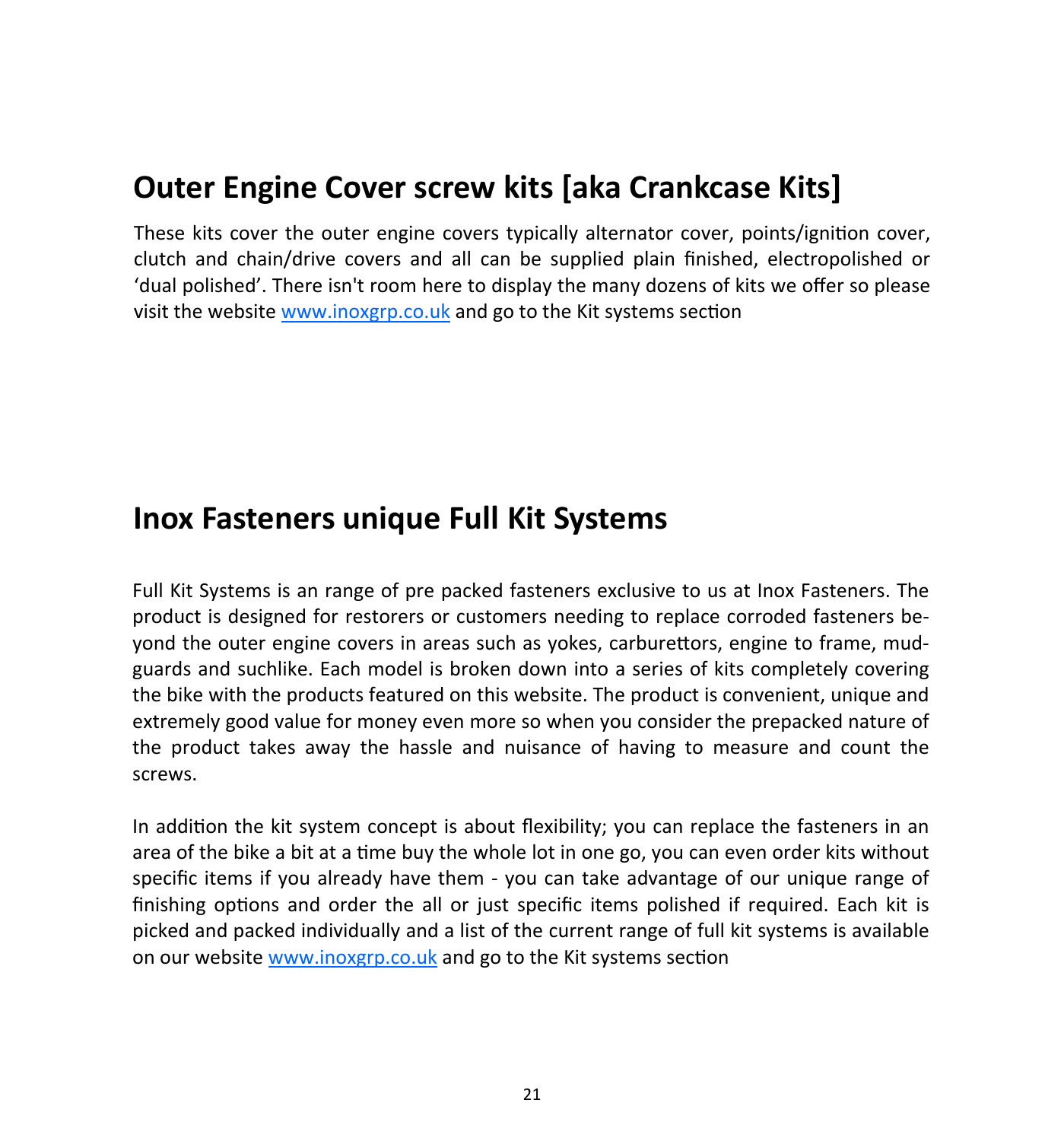### Replacement Brakelines

#### Please see range of colours and options on the website www.inoxgrp.co.uk

We are almost in our fourteenth year of supplying Earls stainless replacement hydraulic brake & clutch lines. Despite their competition [many of who use significantly cheaper materials] in our opinion Earls sƟll deliver unsurpassed material quality and manufacturing standards as well as the short lead times many of our customers demand - at a fair price.

The graphic at the top of the website page shows a couple of examples of 'swaged' hose ends and this is the standard product we provide. Using a hose with swaged ends means the days of having to align the banjos or end fittings before it can fitted are long gone. You route the hose and simply twist each end into position and fix the banjo bolt – that's it!

Not only are the end fittings superior to the traditional 'reusable' type but the hose itself comes prefinished therefore a far superior choice of finish can be provided. As there is no need for a man‐ ually applied heat shrink the overall finish is even neater and more pleasing than ever.

Prices shown include banjos or appropriate hose end fitting but not banjo bolts or any special [eg] adaptor or reducer] fittings. Please supply the model details and year of your bike when you order as well as the number of lines required. We have now included the £3.50 UK shipping charge in the sales price.

All lengths of lines calculated on dimension between the banjo centres or the seat of non banjo fitting

When a size is quoted the measurement is taken across the centres of the banjo, not to or from the ends of the hose.

Important note please order brakelines from this section only if replacing manufacturers original specification brakelines. If specification of your brakelines differs in any way from the manufacturers original equipment or if you wish to order custom or non standard system please let us know via the link at the bottom of this page we will get straight back to you with a price

#### Please note

NOTE If any part of your brakeline is not connected by a banjo bolt eg SOHC Honda joining to rigid caliper pipe select non banjo end fitting below.

#### **1 line system not exceeding 600mm £27.50 incl UK Delivery**

*1 line stainless steel braided hydraulic motorcycle brakeline kit length not exceeding 600mm. Swaged stainless banjo fiƫngs and your choice of protecƟve covering price includes UK delivery.*

#### **1 line system > 600mm £30.50 incl UK Delivery**

If you would prefer to email us your bike details so we can tell you exactly what to order no prob‐ lem please email admin@inoxbolt.co.uk if you need to order a system to a custom specification. Please make sure you include your email address and all lengths of lines are calculated on dimen‐ sion between the banjo centres or the seat of non banjo fitting.

*1 line stainless steel braided hydraulic motorcycle brakeline kit length exceeding 600mm but no* longer than 1000mm [eg clutch line]. Swaged stainless banjo fittings and your choice of protective *covering price includes UK delivery.*

#### **2 line system £46.50 incl UK Delivery**

*2 line stainless steel braided hydraulic motorcycle brakeline kit length replacing manufacturers stock specificaƟon [eg replacement standard single disc with in line pressure switch]. Swaged stainless banjo fiƫngs and your choice of protecƟve covering price includes UK delivery.*

#### **3 line system £67.50 incl UK Delivery**

*3 line stainless steel braided hydraulic motorcycle brakeline kit length replacing manufacturers stock specificaƟon [eg replacement standard twin disc]. Swaged stainless banjo fiƫngs and your choice of protecƟve covering price includes UK delivery.*

#### **4 line system £85.50 incl UK Delivery**

*4 line stainless steel braided hydraulic motorcycle brakeline kit length replacing manufacturers stock*

*specificaƟon [eg replacement standard twin disc and rear single disc]. Swaged stainless banjo fiƫngs and your choice of protecƟve covering price includes UK delivery.*

#### **5 line system £103.50 incl UK Delivery**

*5 line stainless steel braided hydraulic motorcycle brakeline kit length replacing manufacturers stock specificaƟon [eg replacement standard twin disc with balance hose and rear single disc]. Swaged stainless banjo fiƫngs and your choice of protecƟve covering price includes UK delivery.*

Banjo Bolts [includes Copper Washers]

Price **incl UK Delivery when ordered as part of brakeline kit** [exc bleed nipple caps]

| Single Banjo Bolt 10x1mm                         | £3.90  |
|--------------------------------------------------|--------|
| Single Banjo Bolt 10x1.25mm                      | £4.25  |
| Single Banjo Bolt 3/8" UNF                       | £3.90  |
| Non Banjo end fitting                            | £3.95  |
| Double Banjo Bolt 10x1mm                         | £3.90  |
| Double Banjo Bolt 10x1.25mm                      | £4.25  |
| Double Banjo Bolt 7/16" UNF                      | £11.95 |
| Spare Copper washers 3/8" & 10mm dia             | 0.25   |
| Bleed Nipple T303 M6X1mm Mill Finish             | £6.75  |
| Bleed Nipple T303 %"UNF Mill Finish              | £5.95  |
| Bleed Nipple T303 M7X1mm Mill Finish             | £4.95  |
| Bleed Nipple T303 M8X1mm Electro Finish          | £6.50  |
| Bleed Nipple T303 M8X1.25mm Mill Finish          | £4.95  |
| Bleed Nipple T303 M10X1mm Mill Finish            | £6.95  |
| Bleed Nipple T303 M10X1.25mm Mill Finish         | £6.95  |
| Brembo Bleed Nipple Cap                          | £1.35  |
| P clip stainless steel [suitable for Earls hose] | £1.65  |
| P clip aluminium [suitable for Earls hose]       | £1.60  |

#### Custom or non standard Brakelines